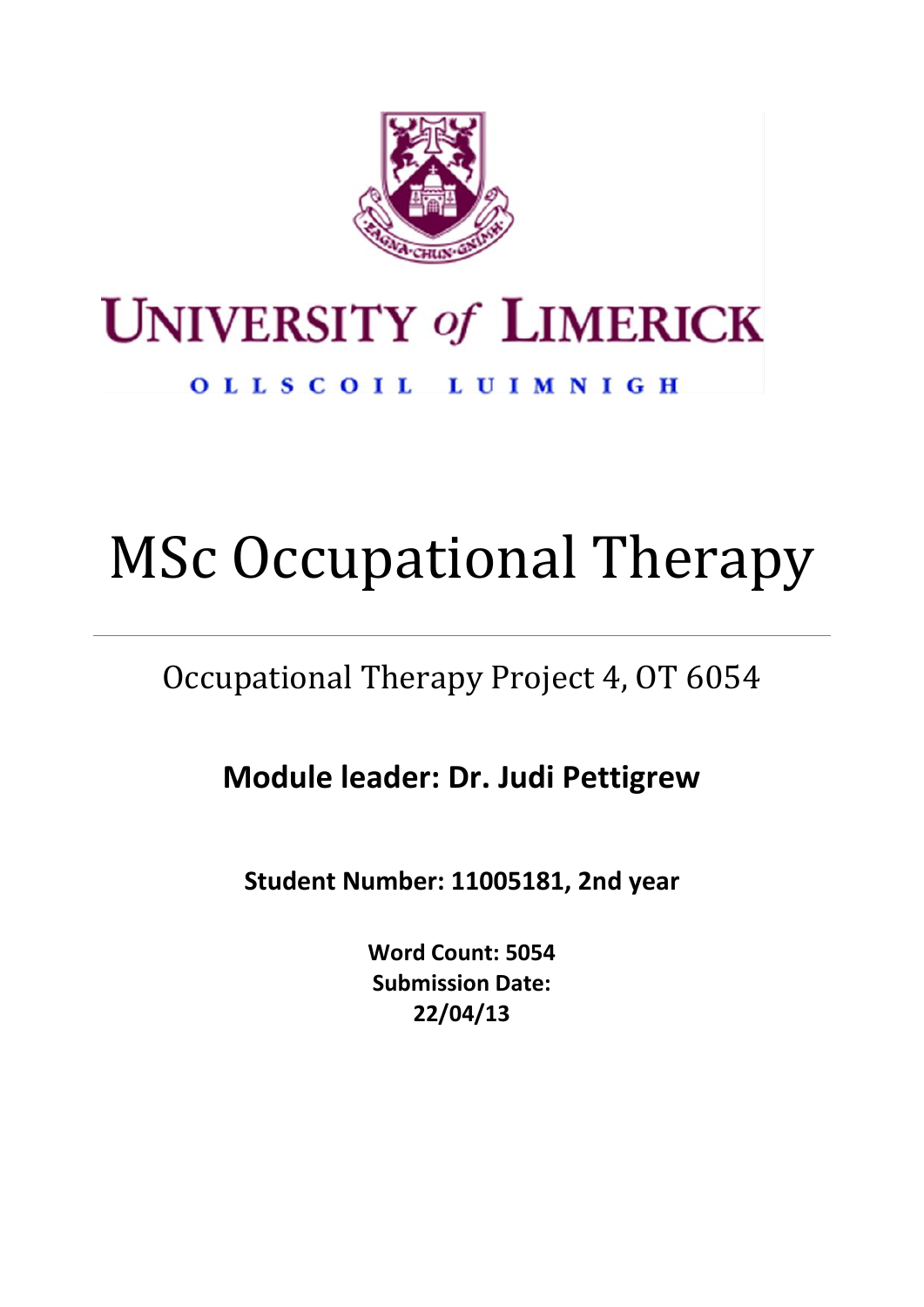## **"A reluctant Odysseus" An Auto-ethnographic exploration of working with Asylum Seekers living in Direct Provision**

**Authors:** Sara Kerwin, Dr. Katie Robinson

**Background:** An Asylum Seeker is defined as a person seeking refugee status. In Ireland, Asylum Seekers spend between three and eight years living in Direct Provision awaiting this status. Direct Provision provides food and shelter but limits occupational choice. Social policy and health research studies have highlighted the impropriety and multiple challenges faced by Asylum Seekers living there. Persistent denial of opportunities to engage in meaningful and necessary occupations is termed occupational deprivation.

**Objectives:** To explore the experiences of an occupational therapy student during her participation in an occupation based intervention with Asylum Seekers living in Direct Provision.

**Methods:** Auto-ethnography was used to explore the subjective experiences of the student. Her experience is the focus of the research. Journals, self reflections, field notes, semi structured interviews; physical and textual artefacts were gathered, discussed and critiqued by the student for thematic analysis.

**Results:** Four themes emerged: peaks and troughs; an occupational kaleidoscope; growing; and a new lens. The experience was a transformational journey that involved many emotions and challenges but brought awareness and positive change to the student. Auto-ethnography enhanced the student's reflective practice and understanding of occupation.

**Conclusions:** Occupational Therapists are expertly equipped to advocate for Asylum Seekers in local and political arenas. Auto-ethnography can provide rich insights to the understanding of occupation and should be incorporated into the MSc programme to link fieldwork experience to course work.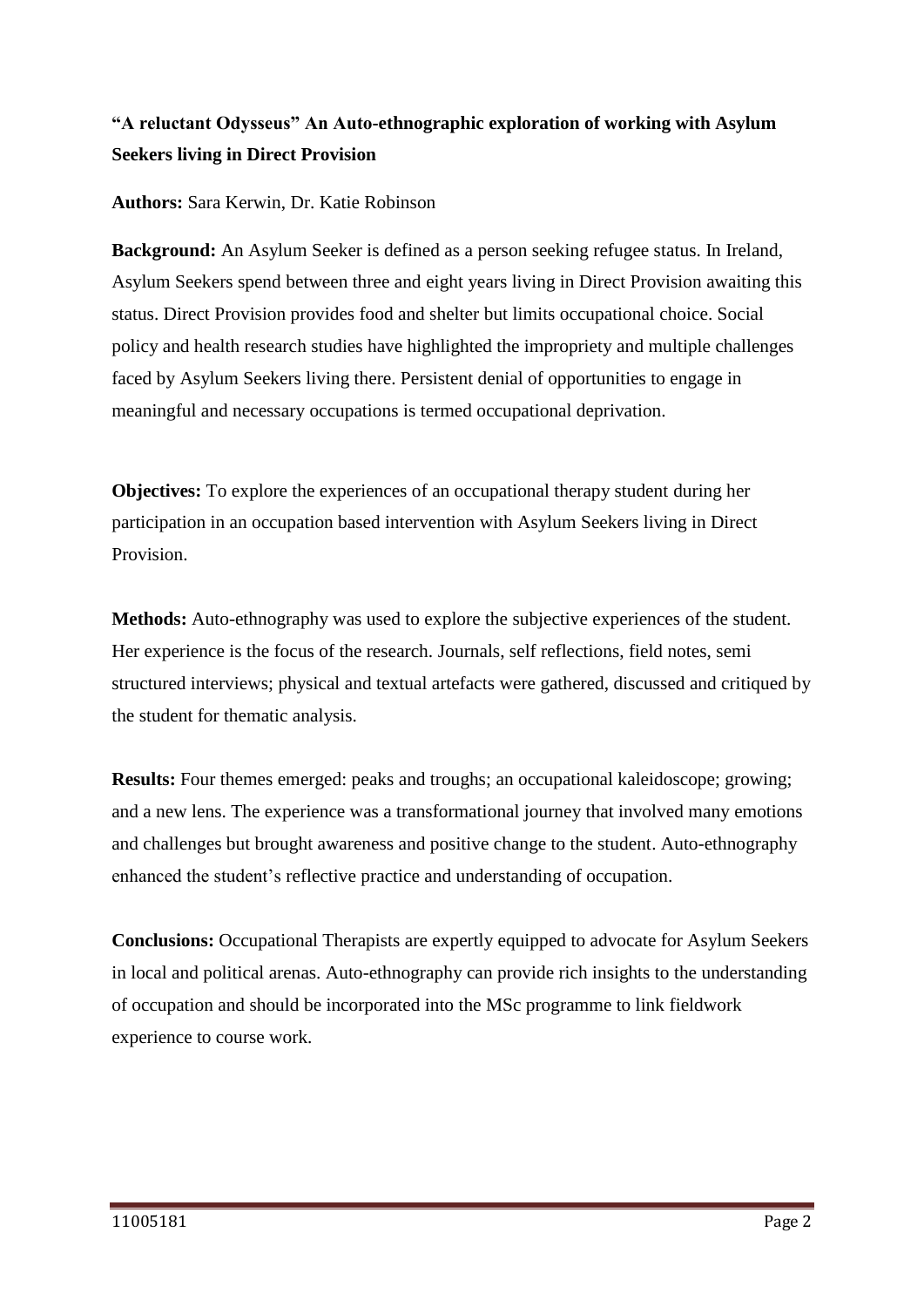## **Introduction**

In 1951 the United Nations defined a refugee as "any person who owing to well-founded fear of being persecuted for reasons of race, religion, nationality, membership of a particular social group or political opinion is outside the country of his nationality and is unable or, owing to such fear, is unwilling to avail himself of the protection of that country (UNHCR, 2005)". An Asylum Seeker is defined as someone who is seeking to be recognised as a refugee (Irish Refugee Council 2004).

In Ireland, Asylum Seekers are accommodated in 'Direct Provision' (DP) while awaiting their refugee status application. DP is a collection of communal accommodation facilities, which provide basic needs such as shelter and food. Asylum Seekers spend between three and eight years living in DP (RIA Report 2011).

A number of reports and studies have highlighted the impropriety and multiple challenges faced by asylum seekers living in DP (AkiDwA 2010, Arnold 2012, Breen 2008, McMahon 2007, Pieper 2009, Loyal 2003, Stewart 2006, and Foley-Nolan 2002). Sue Conlan, CEO of the Irish Refugee Council states "Direct Provision is, in effect, a form of institutional racism which denies asylum seekers of a normal family or community life" (Irish Refugee Council 2004).

As occupational therapists we believe that humans have an inbuilt need to engage in occupation and that through the act of doing we find the means to survival and health (Yerxa 1989, Wilcock 2004). Many restrictions to perform and participate in work, education, domestic activities of daily living and meaningful occupations apply to asylum seekers while living in DP (Arnold 2012, Breen 2008, Pieper 2009, Loyal 2003, Reilly 2010, Stewart 2006, Foley-Nolan 2002, Christie 2000 and Manandhar et al 2006). Such persistent denial of opportunities to engage in meaningful and necessary occupations in life has been termed occupational deprivation (Whiteford, 2000).

The aims of this study are:

- To articulate the experiences of an occupational therapy student's engagement in a six week occupation based intervention with Asylum Seekers living in DP.
- To describe the contextualised experience, transformational ability and complexity of occupation from a student's perspective.
- To illustrate a student's emerging understanding of culture and therapeutic use of self.
- To explore the use of auto-ethnography as a methodological approach to experiential learning, self-reflection and clinical reasoning.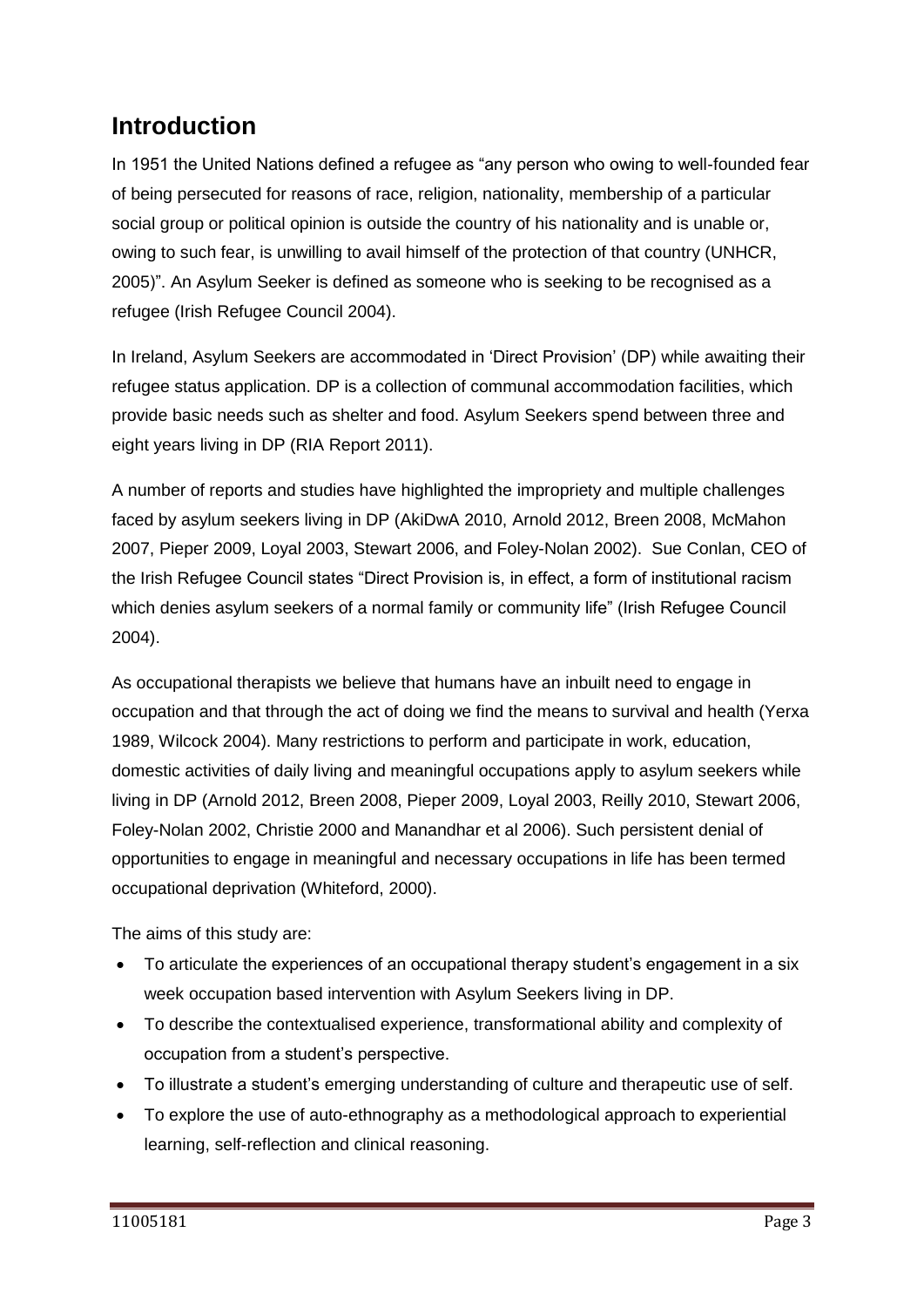## **Literature review**

A systematic literature review was conducted to collate and critique findings from studies about Refugees and Asylum Seekers that relate their life in camps or DP to occupational deprivation and subsequent decreases in health and well-being.

No published, Irish, occupation based studies into life in DP were found. A number of Irish social policy and health research projects have been completed and they have criticised the Irish government's policy in relation to DP (Arnold 2012, AkiDwA 2010, Breen 2008, McMahon 2007, Pieper 2009, Loyal 2003, Reilly 2010, Stewart 2006, Foley-Nolan 2002, Christie 2000, Fanning et al 2000 and Manandhar et al 2006). These studies are of qualitative, quantitative and mixed methodologies and indicate mental health and well-being is reduced among asylum seekers. They also highlight the restrictions in DP to education, work, food and opportunities for participation.

A large, one year, retrospective, quantitative study by McMahon (2007) found, "Asylum seekers were five times as likely to attend the GP with a psychiatric condition as their matched Irish patient". Reilly (2010) and Pieper (2009) highlight the negative mental health effects attributed to living in DP and claim that psychiatric conditions such as anxiety and depression often surface within six months after arriving into DP centres. The Fanning Report (2000) and Mandhar et al (2006) were large studies incorporating quantitative and qualitative methods and both recommended the policy of DP be limited to six months, after which the right to work should be granted (Fanning et al 2001).

Although the research was not occupation based it appears the decreased health and wellbeing among asylum seekers is associated with the enforced inactivity of life in DP. These quotes are from participants in a mixed method health research study by Foley-Nolan et al 2002:

"...All we do is eat, sleep, smoke…."

"...Man is not born to be idle....we are not lazy men", "....cannot practice our skills..."

"...could die soon...must work...like prisoners...thinking bad thoughts"

"...an idle man is the devil's workshop.... just sleep and eats....affects spiritual life, then emotional and then physical life..."

Such statements personify occupational science teachings on the human need for occupation and its links to health and well-being (Wilcock 2004 and Yerxa 1989). The persistent denial of occupational engagement to asylum seekers in DP in Ireland illustrates the definition of occupational deprivation (Whiteford 2005). Breen (2008) states current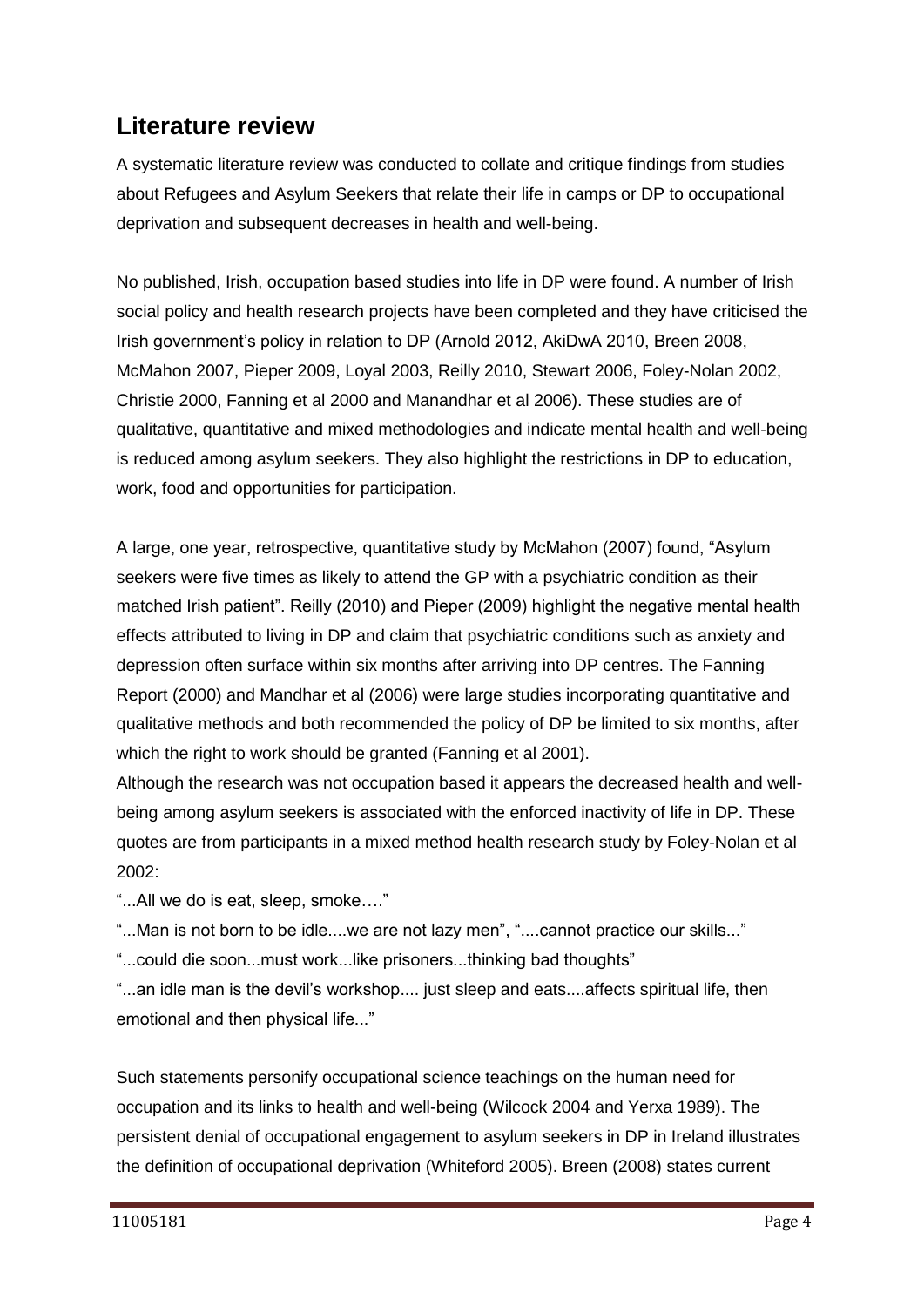limitations on asylum seekers living in DP "undermine the fundamental principles of equality and human dignity".

A paucity of international research exists on the experiences of asylum seekers from an occupational aspect. Whiteford (2005) and Burchett & Matheson (2010) explored the impact of occupational deprivation among refugees. They noted the process caused changes in motivation, identity and roles. Their studies were however limited as both had one participant each which cannot reach saturation and effectively contribute to a thorough understanding of the phenomenon under scrutiny (Kuper 2008). Steindl et al (2008) uses qualitative analysis to explore the experiences of seven refugee women from the USSR in a refugee camp in Austria and offers rich occupational data about their situation. The study identifies dissatisfaction among the women created by loss of choice and control. Their frustration was not felt initially but increased as time passed and prevented engagement in previous interests, employment and identity.

Culture based occupational therapy literature tends to use ethnicity instead of culture (Bonder et al 2004) for example Aborigine (Haig, 1993), Maori (Jungersen, 1992), Tongan (Guthrie et al., 1994) Yanomani (Moore, 1996), Cheung et al 2002 and Odawara 2005. Munoz (2007) and Iwama (2007) implore occupational therapists to be more aware of cultural influences on activity choice, rehabilitation outcomes and explanations of health and illness, calling for cultural competence. Beagon (2012) believes cultural competence is not enough as it does not address power divisions and is merely a compromise. She calls for OTs to engage in critical reflection as a means to address power imbalance and build on cultural humility in practice (Beagon 2012). Smith (2005) urges occupational therapists to work with asylum seekers but asks us to remember the extremely diverse cultures and needs within this group. Auto-ethnography can provide a method to meet the cultural demands requested by Iwama (2007) and Beagon (2012) as it is "an autobiographical genre of writing and research that displays multiple layers of consciousness, connecting the personal to the cultural" (Ellis & Bochner 2000, p. 739).

Few studies explore student experiences with refugees or asylum seekers. Butler (2005) describes a program run by social work students with refugees in Plymouth but does not explore the student's or participants experiences. Nina Mehta, a student OT, was the second author on Algado's wonderful paper about occupational therapy with children survivors of war; unfortunately Nina passed away before the paper was published; the paper does not focus on her experience (2002). Two previous occupational therapy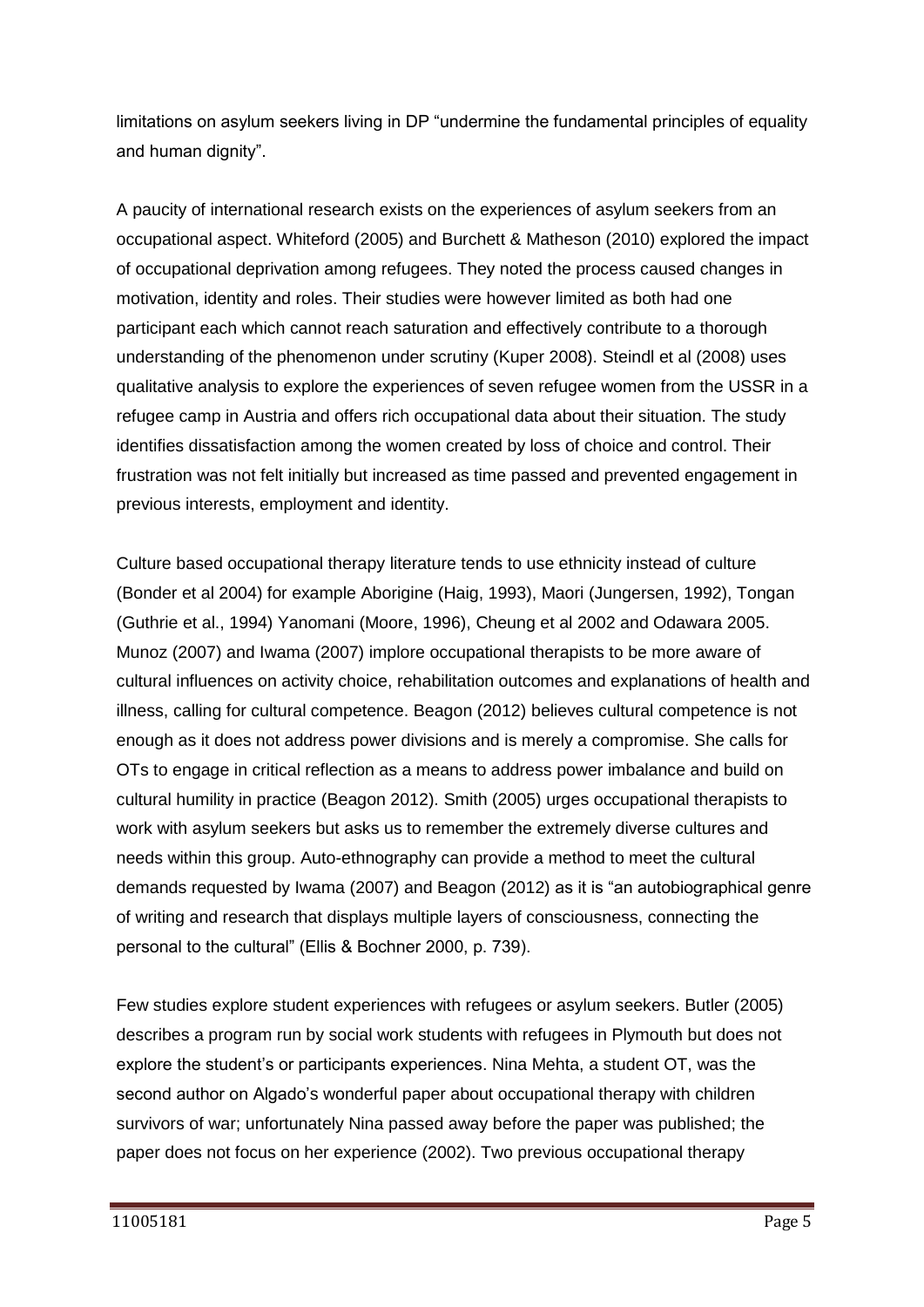students, from the University of Limerick, completed qualitative studies among asylum seekers but they were not published.

This study will contribute to the limited knowledge of occupational experiences in DP by using auto-ethnography to place the writer in dual roles of researcher and research participant. It offers a rich exploration into the challenges, thoughts, feelings and personal development of a novice and her associated learning about culture and occupation. Autoethnography has been used as a method in occupational therapy literature to express narratives of deeply personal journeys and transformations (Neville-Jan 2003; Hoppes 2005a; Hoppes 2005b and Salmon 2006). It has been recommended as a means to understand occupation by Wilson (2009) and used for such by Taylor (2008).

## **Methodology**

The paradigm of this study lies with critical theory as it is suited to identifying the nature and source of injustice, building capacity within marginalised groups and understanding phenomenon in the social world (Guba & Lincoln 2005). Burchett and Matheson (2010), Whiteford (2005) and Steindl et al (2008) applied critical theory to their exploration of occupational deprivation among refugees and asylum seekers

A qualitative approach was used as it embraces an understanding of the person's subjective experience and reveals rich data and layers of meaning suitable for complex enquiry (Finlay 2006; Luborsky and Lysack 2006). Such methods give voice to the participants while accepting and acknowledging that the researchers own ontological position is intertwined in such (Finlay 2006; Taylor 2008; Ballinger 2004).

An auto-ethnographic method of inquiry was used to provide a nuanced understanding of an occupational therapy student's experience with a community of Asylum Seekers. It is "a postmodern form of ethnography" (Neville-Jan 2003) and calls the researcher to work as an 'insider' or as a participant among participants (Hoppes 2007; Hayano 1979). Although only recently used in occupational therapy, it has been recommended by Hoppes (2007), Taylor (2008) and Wilson (2009) as a suitable method for understanding the complex nature of occupation and it fits well with the profession's value of narrative reasoning (Hoppes 2007; Mattingly 1994).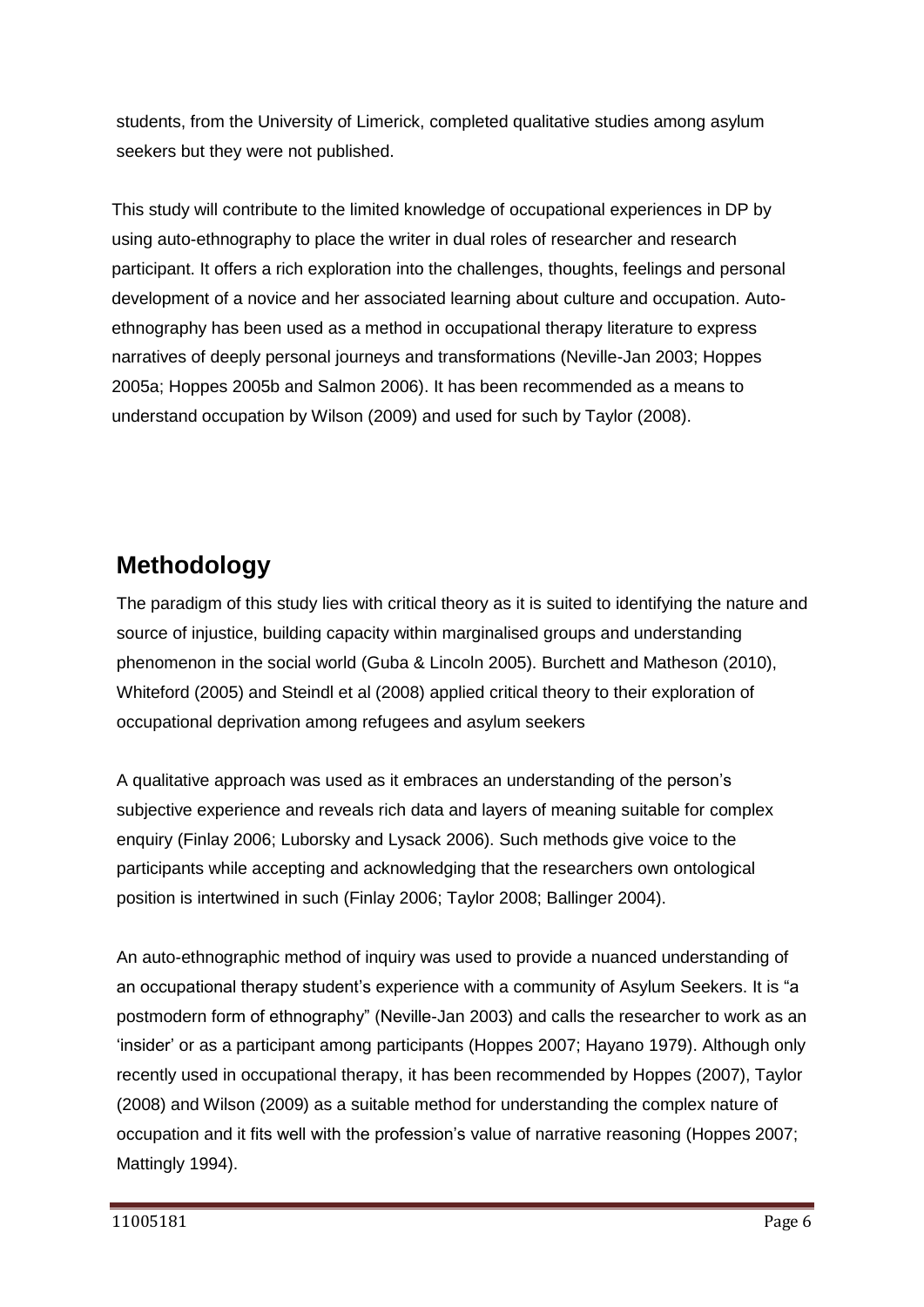## My story

I am a thirty two year old woman from Co. Laois. I am the eldest of a middle class family of six. Before entering the occupational therapy profession I completed a BSc in Nutritional Science and an MSc in Medical Microbiology and had worked for seven years as a scientist and microbiologist in National and Clinical laboratories. I started the MSc programme in Occupational therapy in 2011 and planned to specialise in hand therapy as soon as I graduated. Before this intervention I had never participated in group interventions and I had never worked with people that were not in hospital. My clinical placements had been in orthopaedics and acute stroke.

I applied for this particular research project as, initially, it had been a quantitative study. I only applied for quantitative projects as I did not understand the concepts of qualitative research. The aims of the initial project were to measure the effectiveness of an occupation based intervention among asylum seekers. There were five students assigned to the project, two were completing pre and post qualitative interviews and three, including me, were completing pre and post quantitative measures. Due to unforeseen circumstances the quantitative assessments could not be completed and I was offered the opportunity to complete an auto-ethnography of my experience. I participated in a six week occupation based intervention in a DP centre with four asylum seekers and three other occupational therapy students. Table 1 illustrates all the participants involved in the intervention and their demographic information.

| <b>Name</b>         | Age<br>(Years) | <b>Gender</b> | <b>Occupation</b>       | Time in<br><b>Ireland</b><br>(Years) | No. of<br>children | <b>Ethnicity</b>        |
|---------------------|----------------|---------------|-------------------------|--------------------------------------|--------------------|-------------------------|
| <b>Sara</b><br>(me) | 32             | Female        | <b>Student</b>          | 32                                   | $\overline{0}$     | <b>White Irish</b>      |
| Aggy                | 27             | Female        | <b>Student</b>          | 27                                   | 0                  | White Irish             |
| <b>Sadie</b>        | 26             | Female        | <b>Student</b>          | 26                                   | 0                  | <b>White Irish</b>      |
| <b>Melissa</b>      | 25             | Female        | <b>Student</b>          | 25                                   | 0                  | White Irish             |
| lan                 | 31             | Male          | Asylum<br><b>Seeker</b> | $\overline{2}$                       | $\Omega$           | <b>Black</b><br>African |
| <b>Maddy</b>        | 42             | Female        | Asylum<br>Seeker        | $\overline{7}$                       | 3                  | <b>Black</b><br>African |
| <b>Bob</b>          | 45             | Male          | Asylum<br><b>Seeker</b> | $\overline{4}$                       | $\Omega$           | <b>Black</b><br>African |
| Penny               | 19             | Female        | Asylum<br>Seeker        | $\overline{2}$                       | $\overline{2}$     | <b>Black</b><br>African |

| Table 1: Demographic information of participants in the Intervention |  |  |  |
|----------------------------------------------------------------------|--|--|--|
|                                                                      |  |  |  |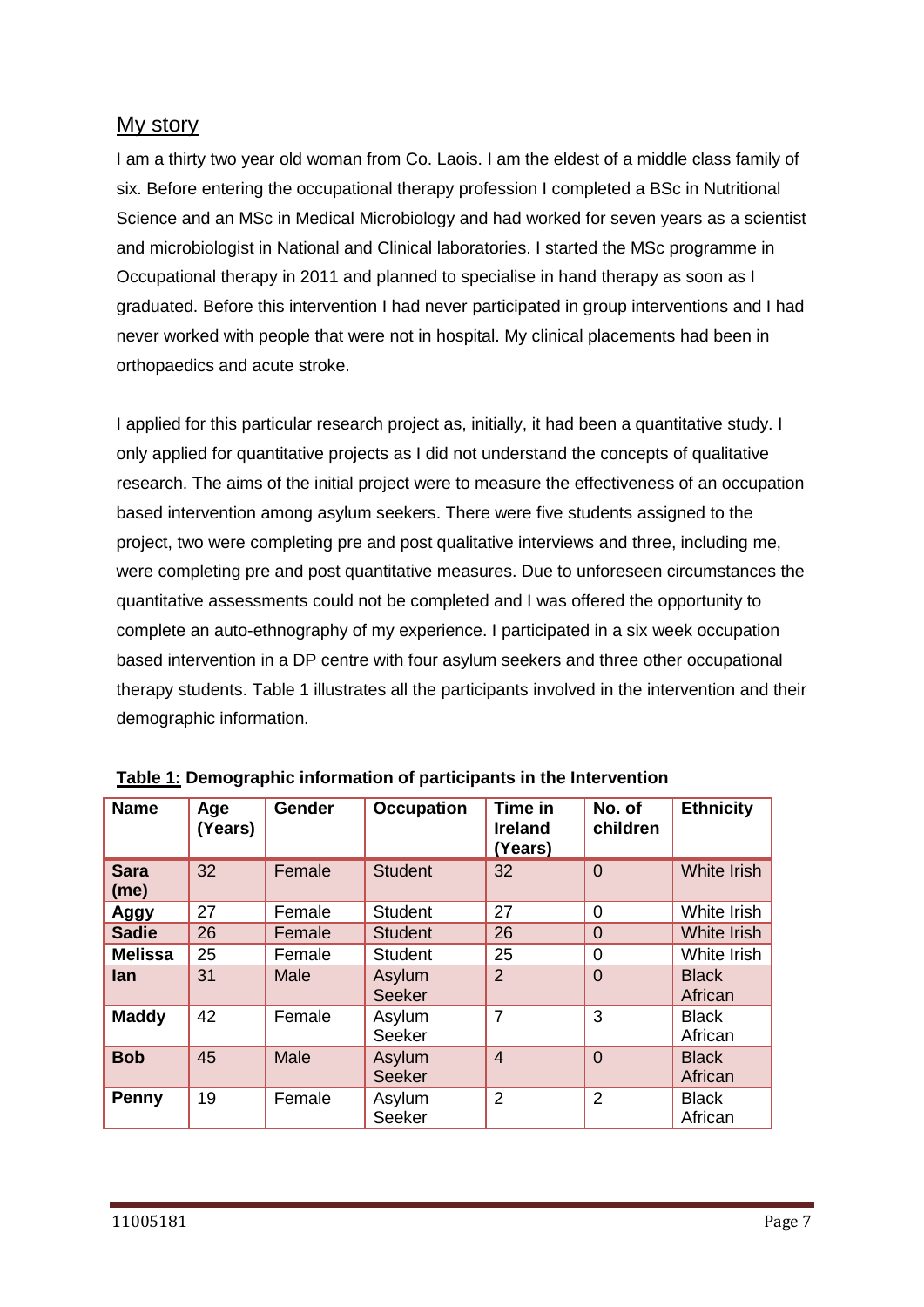Data collection was performed according to Chang (2008) and involved collecting personal memory, self-observational, self-reflective and external data. Table 2 describes the process involved.

| <b>Type of Data</b>  | <b>Method of collection</b>                               | <b>Time</b>       |
|----------------------|-----------------------------------------------------------|-------------------|
| <b>Personal</b>      | -Chronological autobiographical timeline listing events   | -November 2012    |
| <b>Memory</b>        | leading up to the project.                                |                   |
|                      | -Kinship diagrams and free drawing of involvement in      | -January 2013     |
|                      | sessions and feelings associated with each session.       |                   |
| <b>Self</b>          | -Journal entries recording my thoughts, emotions and      | -Throughout       |
| <b>Observational</b> | behaviours.                                               |                   |
|                      | -Journal entries noting my thoughts and feelings after    | -August 2012 to   |
|                      | interactive discussions with the other students that      | <b>March 2013</b> |
|                      | participated in the project.                              |                   |
|                      | -Field notes; used SOAP note format; these were           | -During           |
|                      | predominantly observational section of the SOAP note.     | intervention      |
| <b>Self</b>          | -Field notes; used the Subjective section of the SOAP     | -During           |
| <b>Reflective</b>    | notes.                                                    | intervention      |
|                      | - Reflections were performed on three occasions           | -July 2012 to     |
|                      | (Gibbs 1998).                                             | <b>March 2013</b> |
|                      | 1: The evening after each session of the intervention.    |                   |
|                      | 2: October 2012                                           |                   |
|                      | 3: January-February 2013                                  |                   |
|                      | -Drew a culture gram to display myself in terms of my     | -January 2013     |
|                      | social roles, people and groups I belong to, criteria by  |                   |
|                      | which I judge myself and culture identities I give myself |                   |
| <b>External</b>      | -Semi structured interview with my supervisor             | -November 2012    |
|                      | -Informal discussions with the other students in the      | -March 2012 to    |
|                      | project                                                   | present           |
|                      | -Attendance at a political awareness campaign             | -November 2012    |
|                      | highlighting the impropriety of direct provision          |                   |
|                      | - Collection of textual and non-textual artefacts such as | -Throughout       |
|                      | photographs, gannt diagrams of the intervention plan,     | intervention      |
|                      | maps, recipe lists, photographs, emails, original         |                   |
|                      | session plans, collage of national dishes, magazines      |                   |

**Table 2: Data Collection. Collection was based on instructions in Chang 2008.**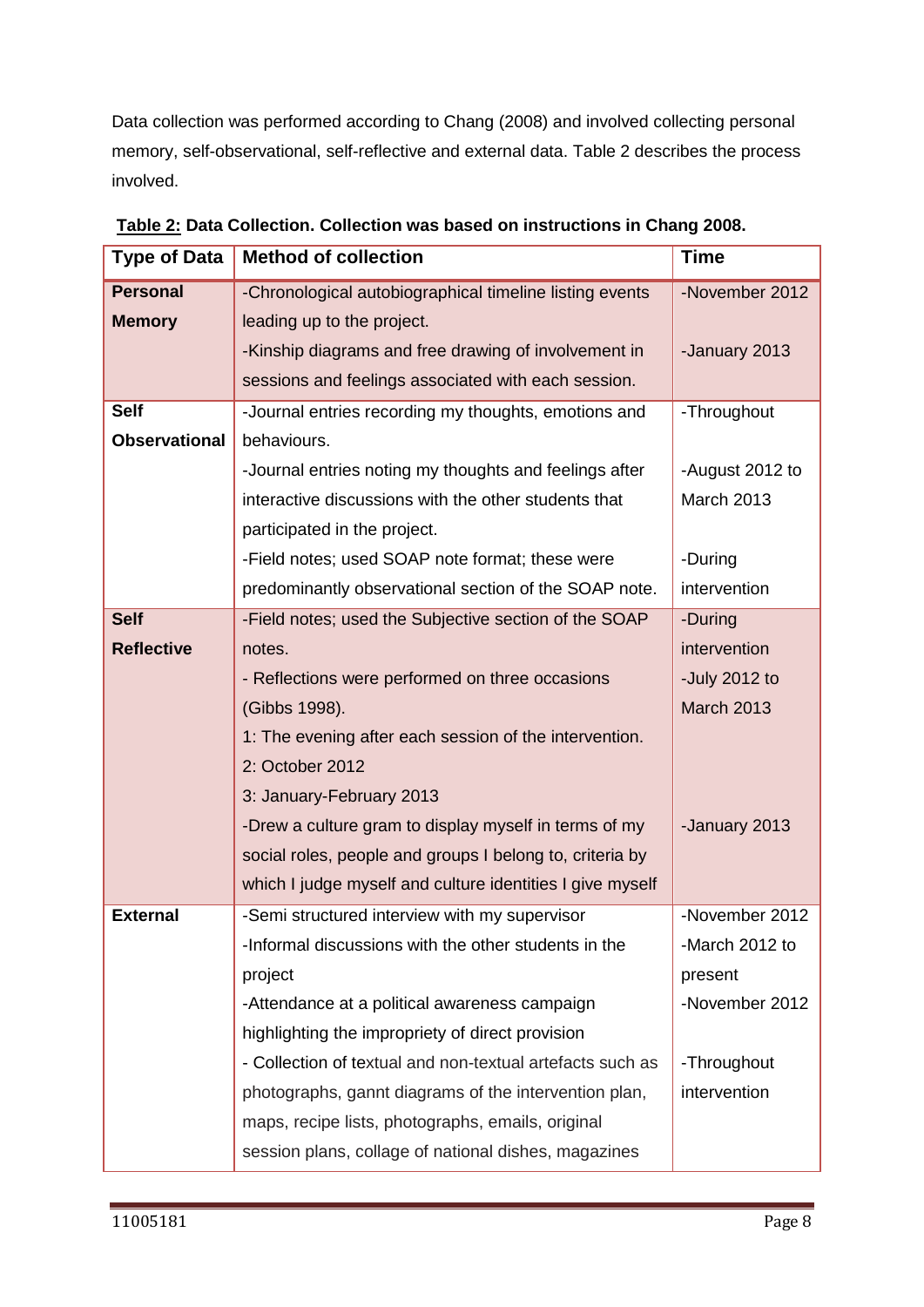Thematic analysis as described by Braun and Clark (2006) of the four data types identified themes, thus converting the fragments into a fluid testimony (Hoppes 2005). Handwritten journal entries, reflections, interviews and field notes were entered into word documents. Sentences or phrases containing emotions, feelings, cultural exchange, self development and occupational jargon were categorised into labels. Links between these labels gradually emerged into the themes presented in this article. Analytical decisions were systematically documented. The work was reviewed and critiqued by my supervisor.

"An authentic reflection of the personal or lived experiences of the phenomena under investigation" is vital to establish trustworthiness (Curtin and Fossey 2007, p. 88). The actions taken to maintain credibility and trustworthiness include; the researcher situating herself clearly in relation to the project; the researcher providing evidence of qualifications to engage in the project; prolonged involvement with participants; and regular debriefing with research peers and mentors (Salmon 2012).

Participants were provided with a written information leaflet and project description (Appendices 1 and 2.) Intervention sessions took place in the DP centre; around Limerick City and in the Health Sciences building in the University of Limerick. Ethical approval for this study was granted by the University of Limerick. The researcher was interviewed by her supervisor and it was recorded on a Dictaphone which remains in the Occupational Therapy department in UL. The interview was anonymised and transcribed into a word document saved in my laptop. Electronic data will be permanently deleted from researchers' computers, memory sticks, external hard drives and web based data storage systems.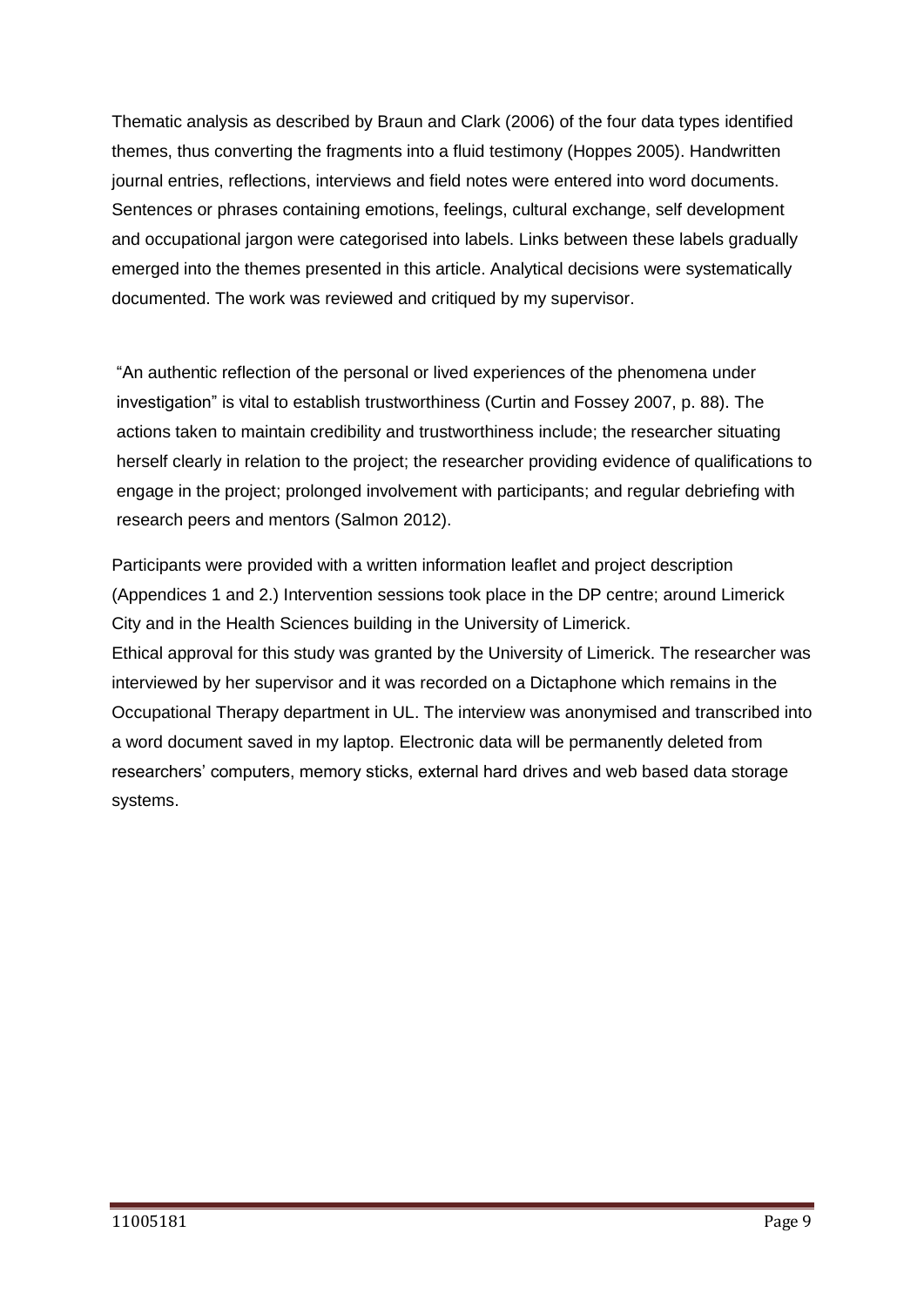## **Results**

Analysis revealed four themes; 'peaks and troughs', 'an occupational kaleidoscope', 'growing'; and 'a new lens'. Entries quoted from my journal (J), reflections (R), field-notes (F) and interview (I) are dated and presented in italics. Each theme ends with an excerpt from "Ithaka", a poem by Constantine Cavafy, conveying aspects of my experience that illustrate my journey.

#### **Peaks and troughs:**

My research project was an emotional journey of many highs and lows and evoked intense feelings within me. The early days were dedicated to designing the intervention and so my thoughts concentrated only on the measurable effects of the intervention. It shames me to admit, that during this time, I did not consider the participants.

"Looking back now I can't believe I was so heartless and mechanical" (R: 12/10/12).

It was only while writing my research proposal that I began to consider the participants and then I started to worry. Anxiety to 'do no harm' and fear of becoming a research parasite manifested as the intervention grew closer.

"As I read about the ethical challenges we faced and coupled them with our inexperience I began to fear we may inadvertently 'do harm'" (R: 12/10/12).

My fears were justified as our inexperience proved detrimental to the opening session, which we carried out unsupervised and was, by all accounts, a disaster. During our warm up the group was asked to complete the sentence

"Something I have never done before….." I was first to respond with

"A parachute jump"

Bob and Miriam's responses were

"I have never shot someone" (F: 24/07/12).

"Sadie was personally challenged by a participant to contact the Minister for Justice on her behalf to free her from DP" (F: 24/07/12).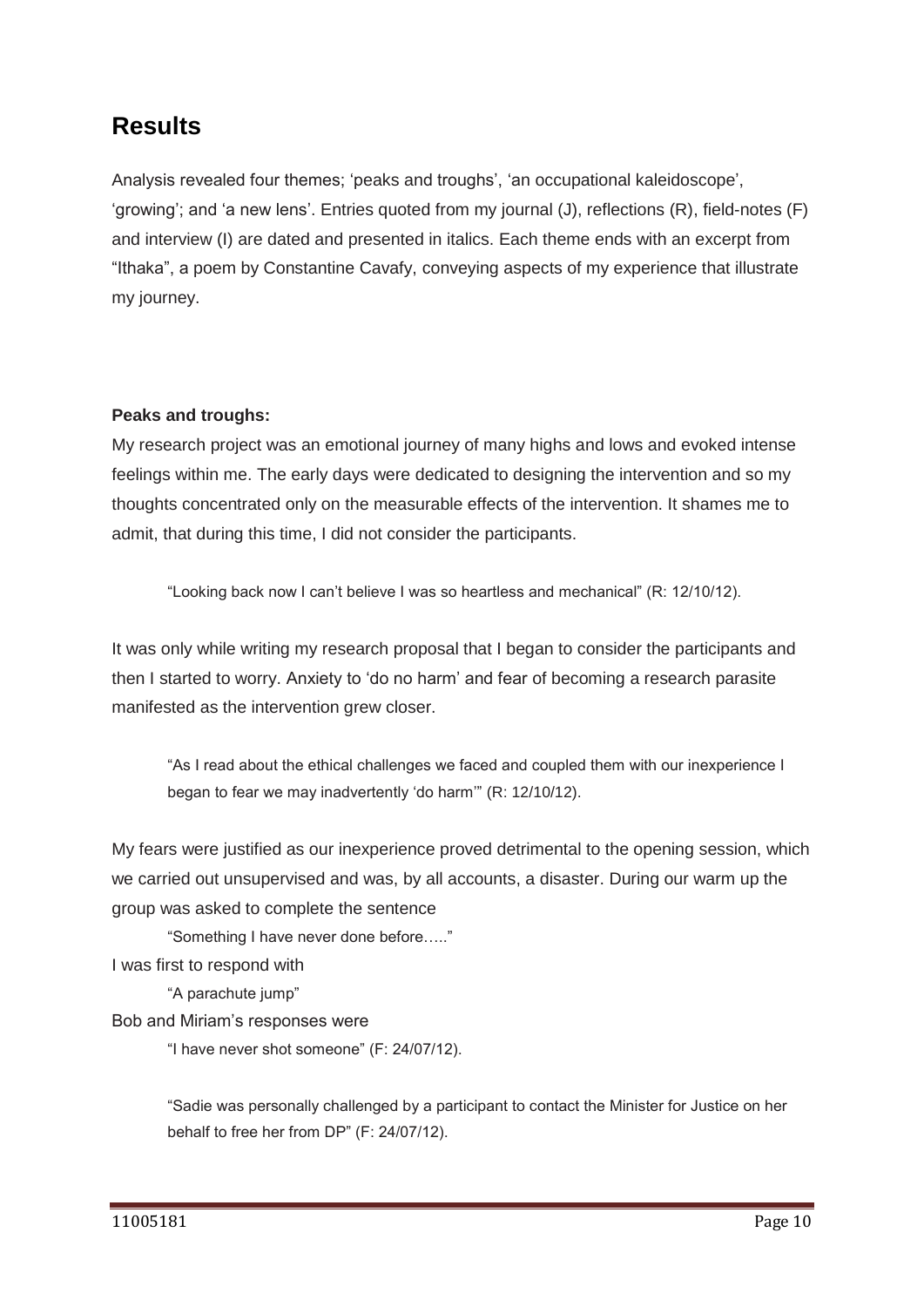"Staff recounted a story to Aggy and Sadie that raised child protection questions" (F: 24/07/12).

Although I appeared calm, I was engulfed with fear, sadness and anger. I had just realised that we were out of our depth and not equipped to deal with this group. I felt so sad for the participants and the conditions they were subjected to. I was angry at the University because we were left unsupervised with these people and I was unsure if we were qualified enough to practice OT effectively with them. I regretted that there was very little we could do to help but I was hopeful that our intervention may provide some relief. As the project unravelled before us those niggling fears of in advertently doing harm and becoming a research parasite became a reality.

"Is a little help any good at all? Do no harm, although doing no harm..... Are we doing any good either? If we stop now then we will have done nothing…… but what are we doing? Hopefully some good will come of it" (J: 28/07/12).

Later journal entries however reveal happy and proud moments, particularly when the asylum seekers appeared to have enjoyed themselves. The following excerpt was written after a dance session in the centre and depicts joy and a sense of accomplishment.

"Wow, that was amazing, that was the most wonderful day I have had there, this is what OT is all about; I can't believe they enjoyed it that much, go team" (J: 12/08/12).

My journal entries and field notes reveal many happy moments throughout the intervention, particularly when participants appeared to enjoy a session.

As the end of the intervention loomed it was sadness and shame that filled my journal. I hated saying goodbye because I had developed a rapport with the participants. I was acutely ashamed of what we were about to do. I was finished and I was moving on but they were still there and I had just used their horrific life situation for my own ends.

"*Then we had to say goodbye. This was the part I had dreaded…………you're living in a desperate situation…..here's some occupation …… ….thanks for your help…….cheerio"*

(I: 24/11/12).

The myriad of emotions experienced at that time still linger with me today. Completing this research project resurrected the fondest of memories when recalling the good times; shame and sadness reliving the bad and a mixture of pride, anger and appreciation when I think about the rest. It upsets me to think the people I met might still be there. I still worry for them and I pray they have received refugee status and are doing well. When applying for this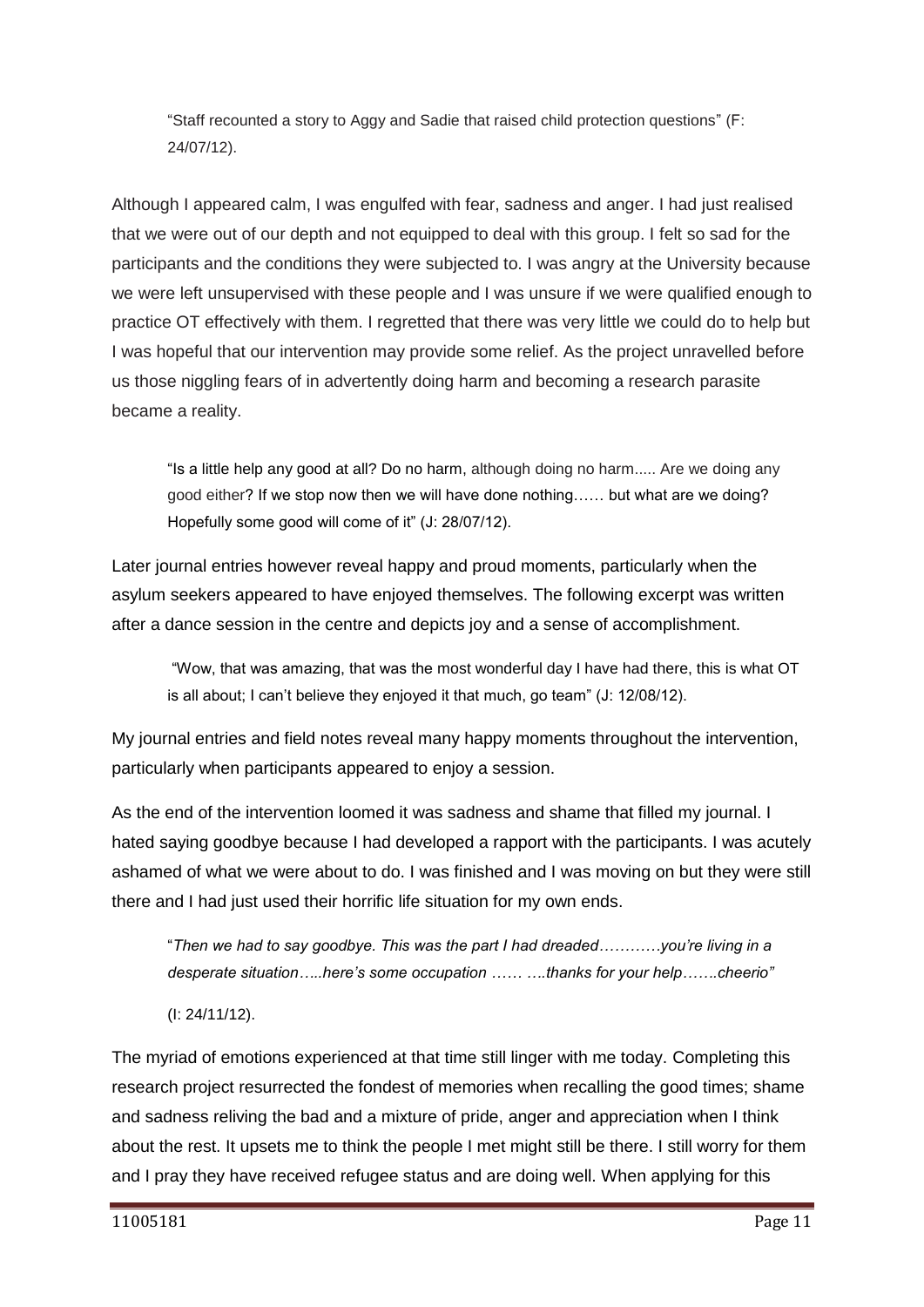research I did not consider the people I had intended to work with. I was only concerned about the effectiveness of my occupation based intervention. It was only through my experience that my awareness of the people participating in my research developed. That awareness brings shame and regret to the way I used to be, but happiness, appreciation and pride as to how I have developed and learned never to view the world or people in that way again.

*"When you set out for Ithaka, ask that your way be long, full of adventure, full of instruction. The Laistrygonians and the Cyclops, angry Poseidon - do not fear them: such as these you will never find as long as your thought is lofty, as long as a rare emotion touch your spirit …… what gratitude, what joy - ports seen for the first time"*

#### **An occupational kaleidoscope:**

The complexity and transformational ability of occupation are demonstrated in my field-notes and reflections. Although the intervention was tailored for the asylum seekers I participated in it too so I had my own subjective experience.

I designed the gardening session and was therefore very involved. It was meaningful to me and was influenced, as Watson describes, by my own personal capacity, culture, norms and values (2004 p.3). A lack of collaboration, my enthusiasm and inexperience caused me to ignore the fact that other participants may not feel the same. Although Sadie, Ian and Bob participated in the session it fits more with Pierce's definition of an activity than it does an occupation; it was goal directed but did not assume a place of central importance or meaning for them (Pierce 2001).

"Ian and Bob appeared bored and tired as demonstrated by yawning and smoking throughout" (F: 18/08/12).

"Well the gardening was a disaster after all my effort; I don't think they enjoyed it at all" (J: 24/09/12)

"Sessions where the occupations were less meaningful such as the gardening were laboured, uncomfortable and went on forever" (I: 24/11/12)

The transformational ability of occupation was demonstrated by differences in participation between sessions. Some were enjoyed by all, some by few and some not at all. The dance session was a resounding success and clearly demonstrated the transformational ability of occupation. It was my favourite and the asylum seekers reported so too. Miriam had left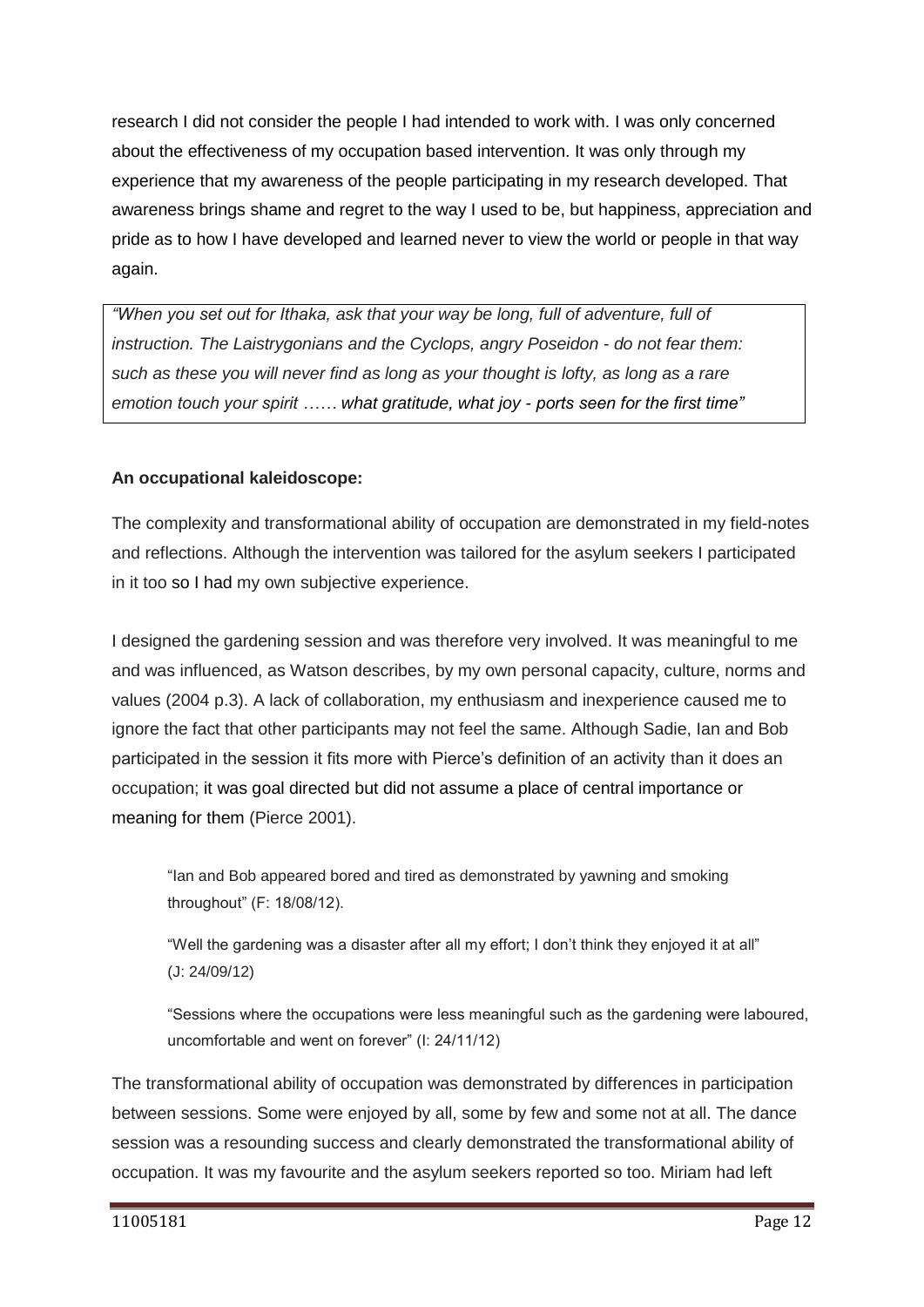previous sessions after thirty minutes and had reported her disinterest in the intervention; however, she remained throughout the dance session, engaged fully and demonstrated dances native to her culture without prompting.

"Even Miriam joined in, now that's a first. She actually seemed to enjoy herself; she was laughing and smiling……. I have never seen her do that before" (F: 18/08/12).

*" to stop at Phoenician trading centres, and to buy good merchandise, mother of pearl and coral, amber and ebony, and sensuous perfumes of every kind……. to visit many….. cities, to gather stores of knowledge from the learned "*

#### **Growing:**

My participation in the intervention was the first time in my studies that I had to be aware of my own behaviour. My understanding of boundaries, collaboration and partnership with clients was based on my previous life and clinical placements (Taylor 2009); all of which had taken place in acute hospitals and involved predominately elderly, physically unwell clients. Interactions with them were brief and usually involved assessment and prescription of aids and appliances. I had never made a conscious effort to alter my behaviour to optimise interactions with clients.

"Working with Miriam is challenging, I try to be as encouraging as possible but it is difficult to keep it up, sometimes it upsets me" (J: 23/08/12)

Peer support from the other students, who had more experience than I in group work, was very beneficial to me during this time. The Asylum Seekers perceived us as powerful authoritative individuals that could influence politicians to change the law. This position of power was uncomfortable place that I did not appreciate.

"Sadie was personally challenged by a participant to contact the Minister for Justice on her behalf to free her from DP" (F: 24/07/12).

My awareness of culture had been minimal up to this point in fact I had thought culture was ethnicity. Participation in the intervention brought my awareness to the importance of culture. The cooking session revealed the many individual and cultural layers involved in an occupation.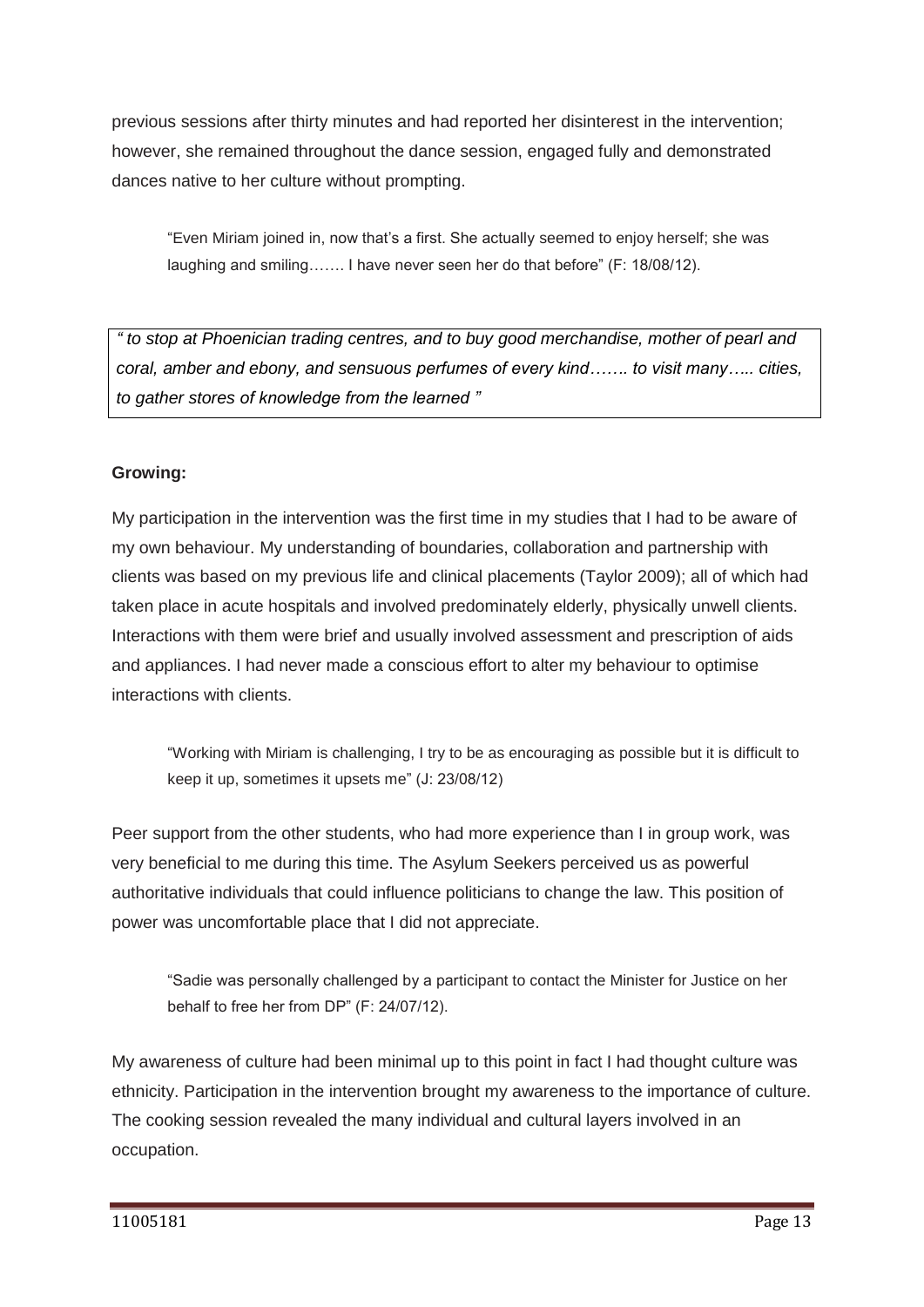"Ian asked me to eat with my hands, he said it was disrespectful to him if I didn't………. but it felt so wrong, it is very difficult to eat soup with your hands and not get it all over your face; I didn't like it." (F: 21/08/13)

"I'll never forget how Bob washed everything repeatedly, even the frozen bitter-leaf, we never wash frozen food at home………..Bob was so proud of his egusi soup; his mother taught him how to make it…………….Ian's face lit up when he saw the yam; it reminded him of home……….. I'm not sure of the concept of dried fish….smoked maybe…but that dried stuff was a bit strong………both Bob and Ian called the electric hob 'The Fire'……" (F: 21/08/13).

Auto-ethnography allowed me to understand those experiences through identified concepts which enabled personal and professional development.

*"So wise you have become, of such experience, that already you'll have understood what these Ithakas mean."*

#### **A new lens:**

The interviews, journal passages, discussions and self-reflections that I compiled throughout this project vividly demonstrate how exploring with auto-ethnographic, dramatically changed my view of the world. Auto-ethnography forced me, to reflect; observe; discuss; question; and reflect again. By doing so I began to pay attention to nuances and to consider cultural and individual differences. I am sincerely grateful for the opportunities it offered for personal development as an occupational therapist.

"Having studied and worked in the hard sciences, my life and beliefs were governed by rules of cause and effect, black and white, right and wrong. Although working in DP taught me wonderful lessons, it was in fact the writing of this auto-ethnography that taught me the most. I applied for this project because it was a quantitative study and that was what I knew and respected. I viewed qualitative research as self-indulgent, fluffy, nonsense that lacked rigour and proved nothing." (R: 24/03/13)

"When I accepted the initial research project, I thought my background as a microbiologist and experience in quantitative methodologies gave me all that I needed. Instead things changed and I had a great deal to learn. I thought I had a firm grasp on professional etiquette and group dynamics; but I didn't. I believed that I was acting out of altruism and that I could bring scientific rigour yet remain detached; but I couldn't. I didn't anticipate that I would consider the people in my research as fellow humans and not as 'research participants' or that I would struggle with boundary issues, but I did. Even so, I imagine that in years to come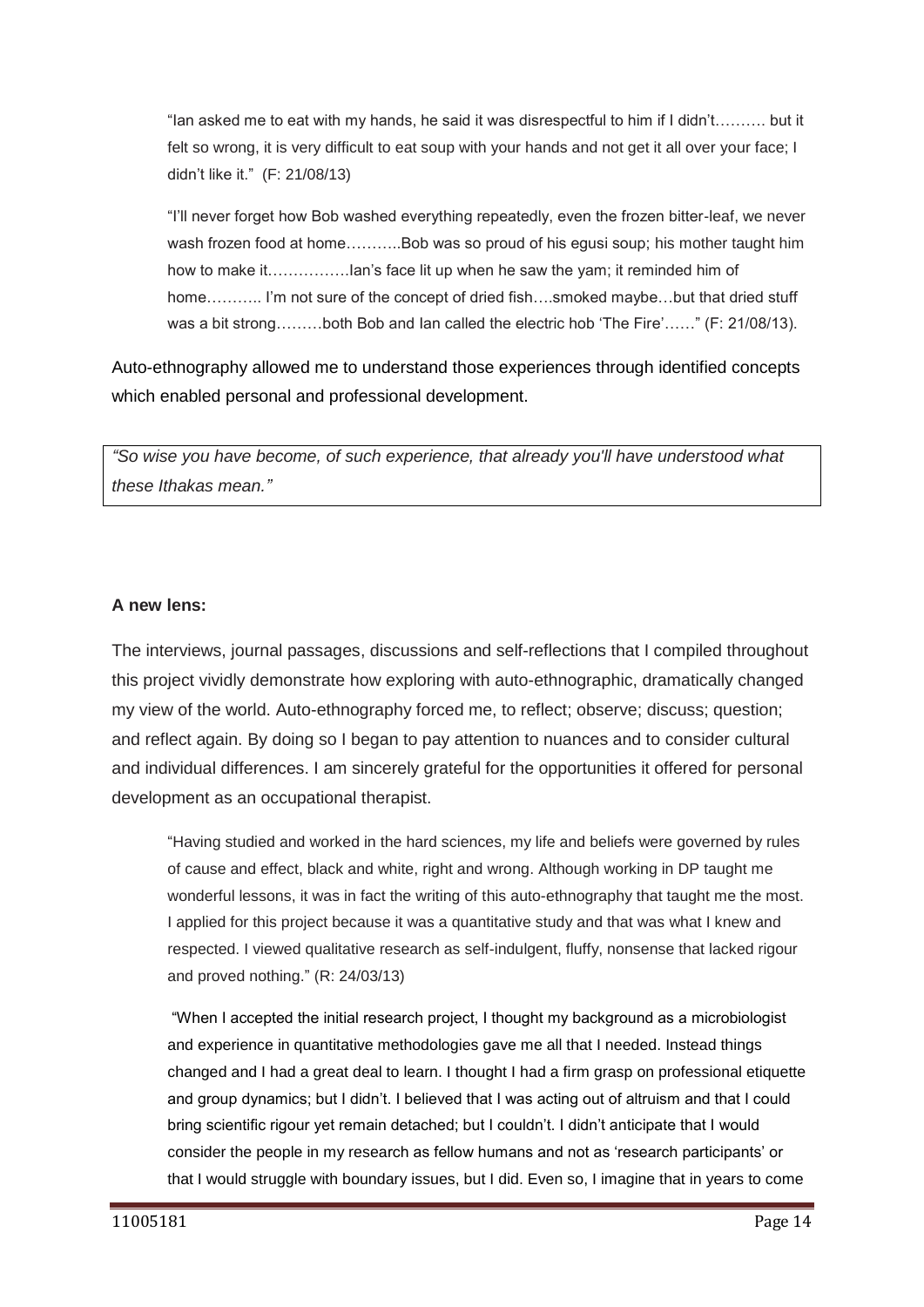I'll look back on that summer as one of the most meaningful and rewarding passages of my life." (I: 24/11/12)

"It is remarkable how much I learned as soon as I opened my mind." (J: 08/03/13).

*"…. rich with all you have gained on the way, not expecting Ithaka to give you wealth. Ithaka gave you a splendid journey."*

## **Discussion**

This study has focused on my experiences and development while working with Asylum Seekers. The findings highlight a key issue regarding my emotional distress when I realised the intervention was more about our academic gains than it was to provide a meaningful, sustainable intervention. I did not want to be associated with the term 'research parasite' (Hunt 1981) or be involved in the exploitation of marginalised groups for research purposes. Leaning (2001) warned "the problem of 'doing no harm' in refugee research is particularly difficult to anticipate or control". Christakis (1993) explored ethical challenges faced by medical students in fieldwork and found that students experienced distress when performing procedures they were not skilled in and had concerns about their abilities and subsequent impact on patients.

Perhaps the intervention had more benefits than I gave it credit for and my inexperience made me feel less capable of bringing change. A more experienced therapist might have taken a more proactive and informed stance and used their transferable skills to meet the needs of the asylum seekers in much the same way that they meet the needs of any other client (Smith 2005). Butler (2005) describes a program in Plymouth, run by social care students that advocates for refugee families and promotes local and national integration. The program is run in collaboration with a charity and the University Placement Coordinator. Irish DP centres could provide mutual, beneficial opportunities for Asylum Seekers and occupational therapy programs to launch role emerging placements. This research demonstrates working in DP can contribute to understanding occupation and an ongoing sustainable occupational input from students would limit occupational deprivation.

Auto-ethnography has been recommended as a suitable method to understand occupation by Wilson (2009) and used by Warne and Hoppes (2009) to describe a student's first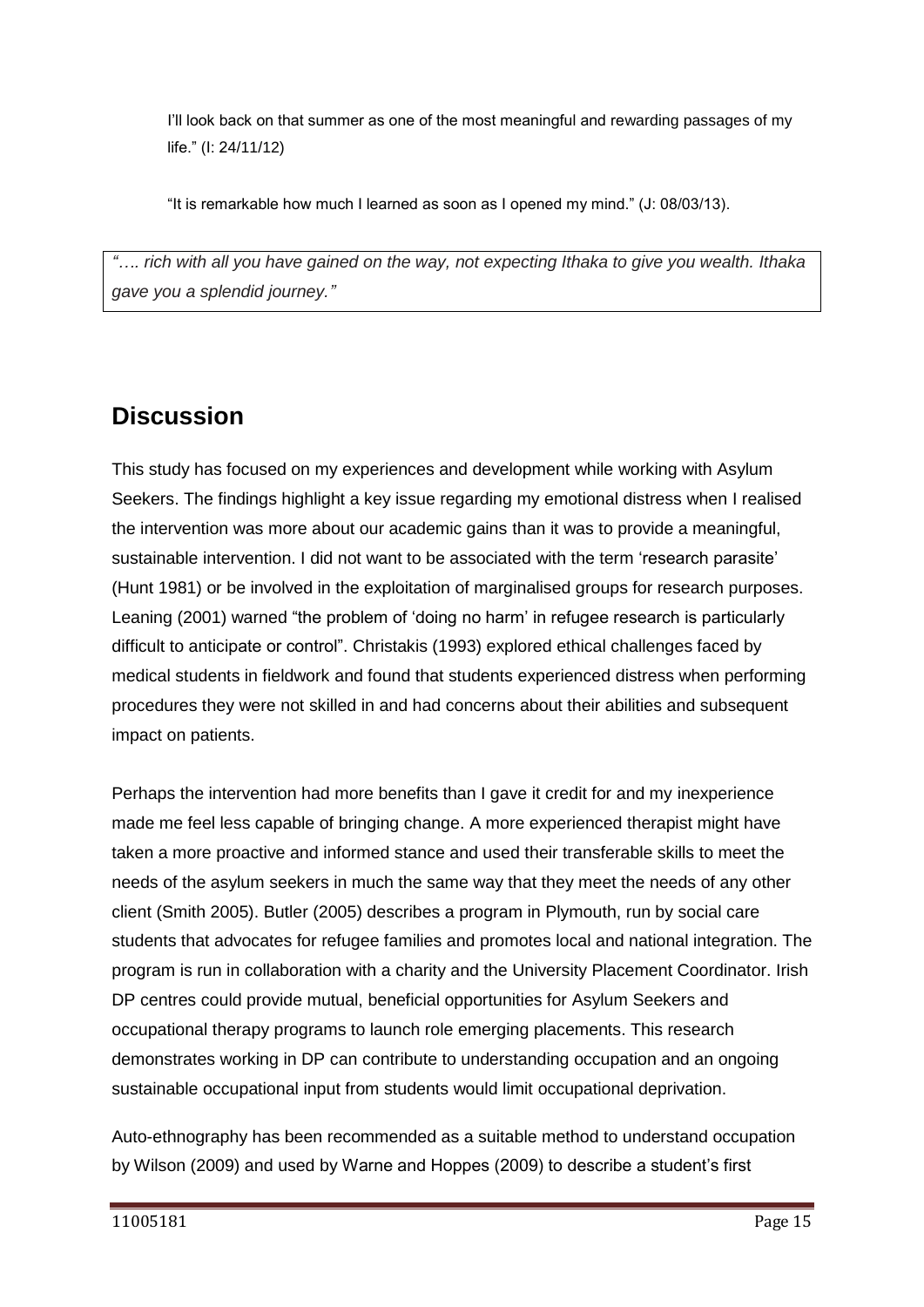experience of losing a client. Reflective practices have been shown to improve performance in students and health professionals (Kinsella 2001; Clouder and Sellars 2004). Engaging in this research helped me understand concepts of occupational science.

Systematic reflection brought Wilcock's theory of Doing, Being, Becoming and Belonging to mind. Occupations have the potential to transform, which is essential for health (Townsend 1997). The project as a whole had a transformational ability for me. Working together as a group provided the opportunity to get to know my fellow students and we helped each other and worked as a team. This enabled us to bond and added to feelings of wellbeing. Hocking (2000), in her examination of the findings of occupational science, pointed out how engagement in occupation can, in itself, generate new meanings at a personal level. Occupation involves the use of time, which is influenced by previous experience and, in turn, influences how time is used in the future. Lyons et al (2002), using Wilcock's framework of doing, being and becoming, proposes that 'being' manifests in a sense of inner peace, selfdiscovery and sense of growth. I found meaning in this project and it influenced my selfdiscovery and development as an OT. Steve Hoppes has added an auto-ethnographic assessment of a fieldwork experience to the MScOT programme in the University of Oklahoma (2009). He did so to lay foundations for reflective practice in occupational therapy. This study contributes to his research by providing my perspective and the values I attributed to my journey.

This project brought awareness to power struggles and cultural differences in practice. I was given an opportunity to view the world from other people's cultural point of view. Asylum Seekers reported feeling excluded and marginalised informally during the intervention. The standard response to cultural diversity in occupational therapy is cultural competence; developing a self awareness and suspending one's own values to facilitate those of the client (Whiteford and Wilcock 2000) but this merely reinforces the notion of power differences and offers a compromise. They saw us as having power and authority and asked us to fight on their behalf. Power relations are not symmetrical (Beagan 2012). This position of power was an unusual and uncomfortable place. By the process of self reflection used in my research I attempted to adopt a position of cultural humility; 'the responsibility for self reflection lies with the representative of the dominant culture' (Nelson 2007). Cultural humility accepts that cultural difference is a relationship between two equally valid world views (Tervalon cited in Beagon 2012). The process of continually examining oneself in relation to power through critical self reflection opens a path to making power central and to embrace diversity as an asset (Beagon 2012), in this case to my education.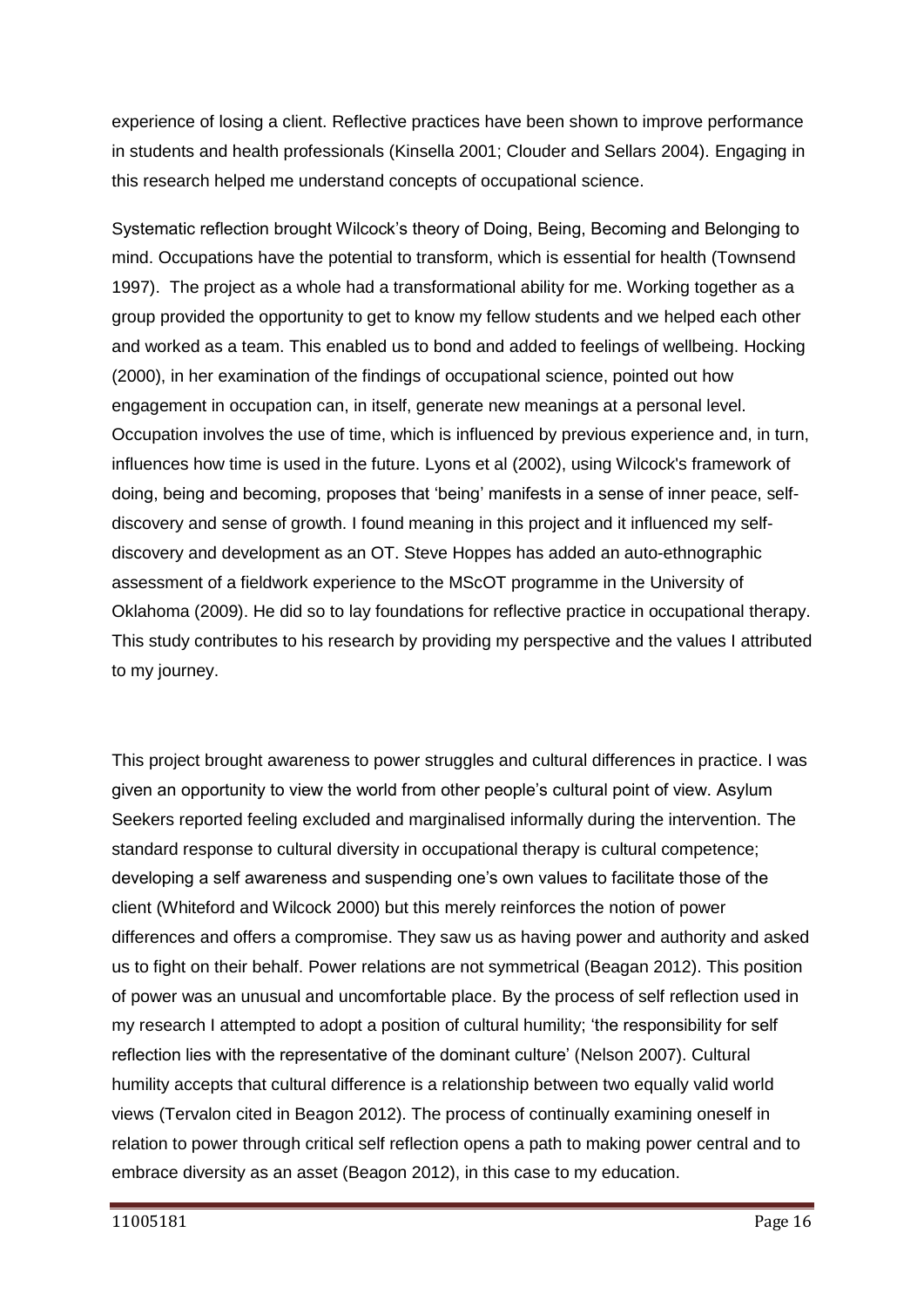While every effort has been made to enhance credibility and trustworthiness; the deeply personal nature of this research may have caused me to subconsciously cloud my reflections. Transparency and reflexivity may have been compromised given that subjectivity, selection of material and bias are inherent in auto-ethnography (Taylor 2008). The length of this paper is not enough to describe my experience in full. My understanding of culture is limited, but developing, a researcher with more experience and knowledge in this area may have contributed more to the cultural discussion.

Occupational Therapists knowledge of the physiologic human need for occupation and the consequences of depriving such make them expertly equipped to advocate for Asylum Seekers in local and political arenas. Smith (2005) urges occupational therapists to work with asylum seekers. While this study has demonstrated a niche for occupational therapy service provision in DP centres it may not be a realistic contribution. Butler's students developed a cultural kitchen in their program (2005). Occupational therapists routinely use cooking and kitchens in therapy as they are a microcosm of occupation and offer many cultural and individual opportunities for participation (Bryant & McKay 2005). Setting up a kitchen in a neutral venue could offer an opportunity for occupation. Female Asylum Seekers fear the restrictions on meal preparation in DP will contribute to the acculturation of their children and loss of their own skills (Tsoupas 2011; Mandahar et al 2006)

Further study is needed to define and describe instructional approaches that effectively prepare students for working with Asylum Seekers. Research is needed to describe specific interventions that students can use when faced with the environmental and political limitations in DP. Further research is also needed to better understand the lived experience of occupational therapy students when faced with ethical dilemmas and strategies that mentors can use to provide support.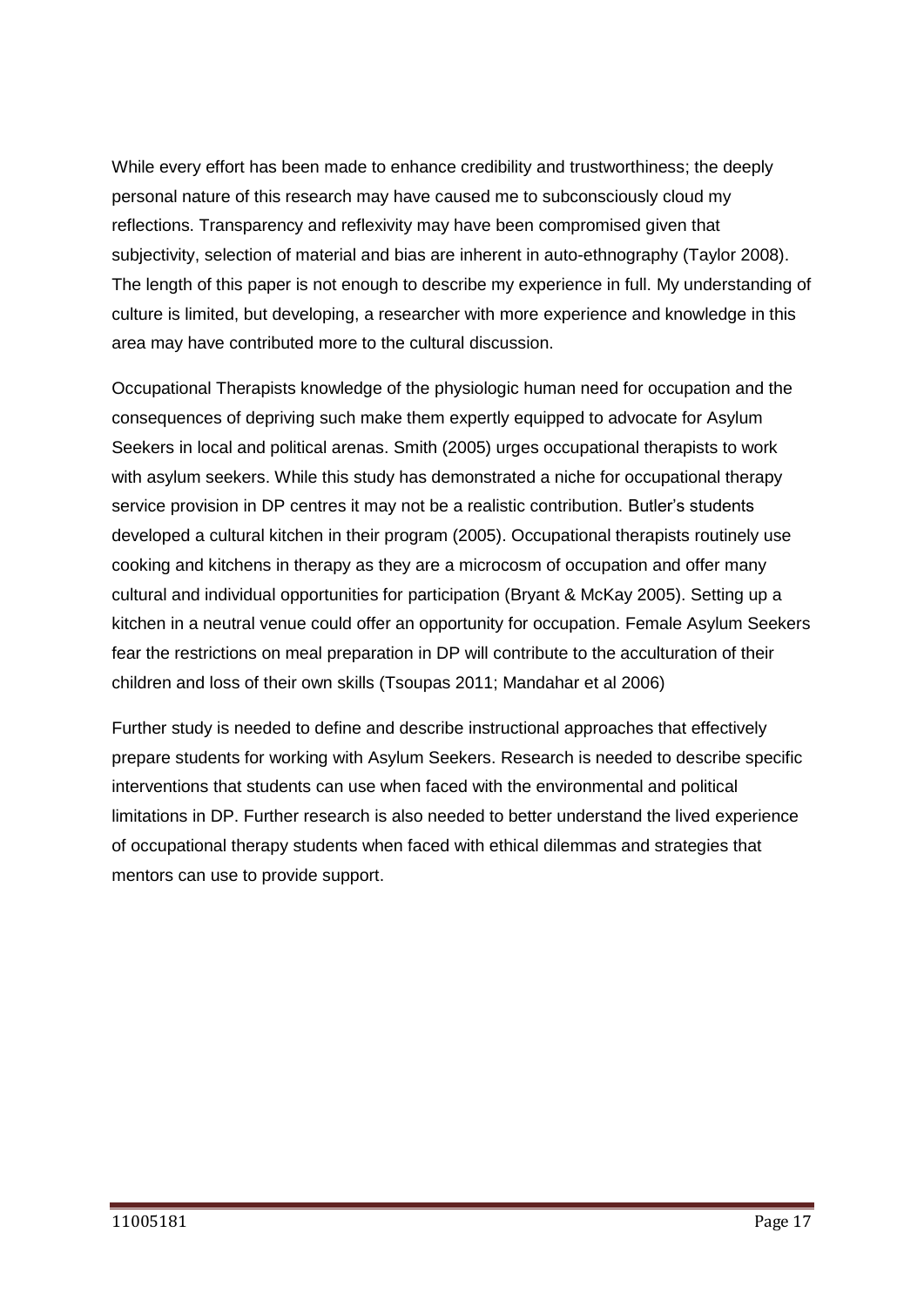## **Conclusion**

Direct Provision induces occupational deprivation which has contributed to a decreased health and well being among asylum seekers. Occupational Therapist's understandings of the physiologic need to engage in occupation expertly equip us to advocate for Asylum Seekers in local and political arenas.

There is potential for occupational therapy students or volunteers to provide occupational therapy programs to asylum seekers on a long term, sustainable basis.

Auto-ethnography can provide rich insights to the understanding of occupation and should be incorporated into the MSc programme to link fieldwork experience to course work.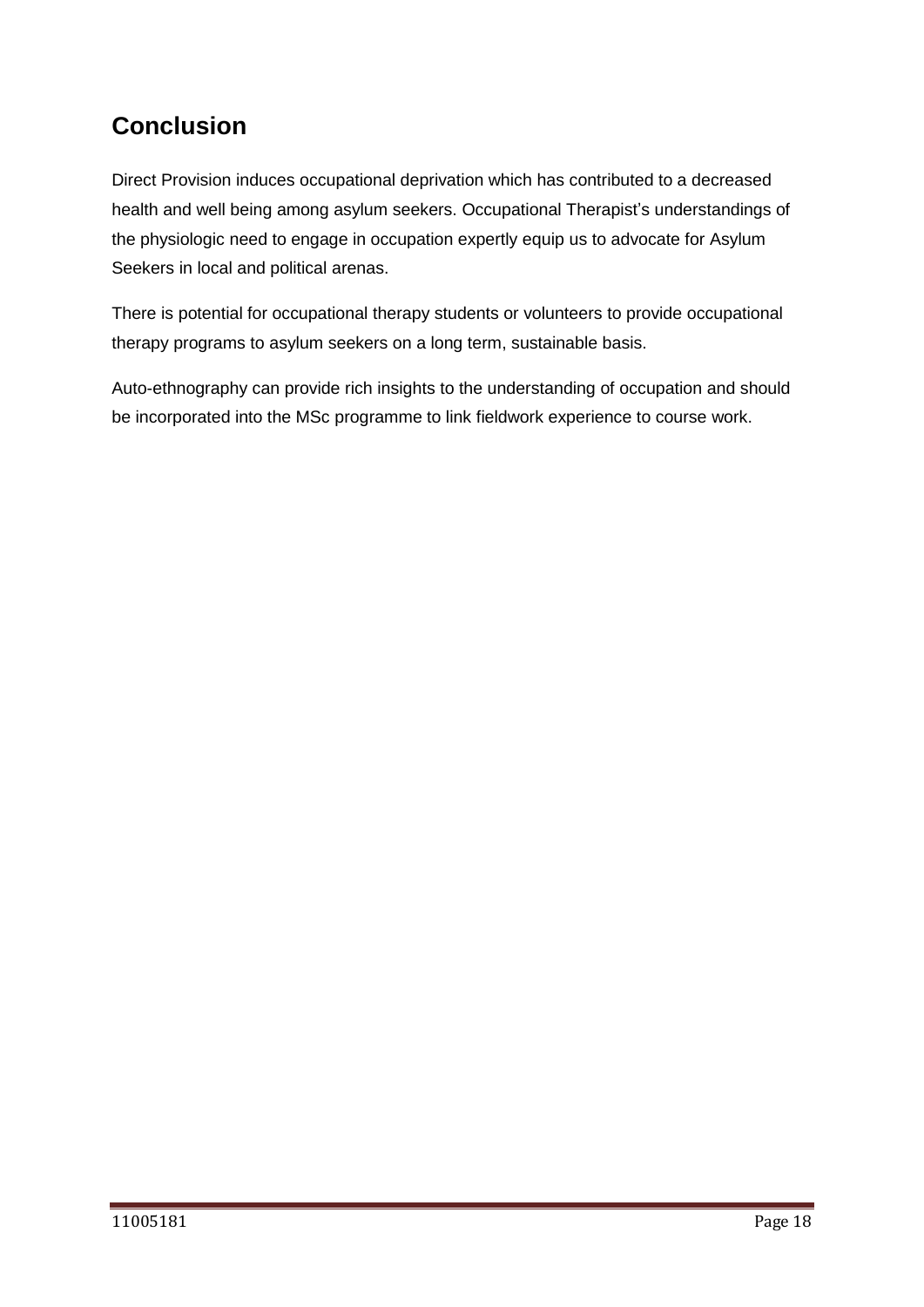## **References:**

AkiDwA (2010) *'Am Only Saying It Now': Experiences of Women Seeking Asylum in Ireland,*  [online], available: http://www.akidwa.ie/AmOnlySayingItNowAkiDwA.pdf [accessed 01 Feb 2012]

Algado S., Mehta N., Kronenberg F., Cockburn L., Kirsh B., (2002) 'Occupational Therapy Intervention with Children Survivors of War', *Canadian Journal of Occupational Therapy,* **69**: 205-217

Arnold S., (2012) 'State Sanctioned Child Poverty and Exclusion: The case of children in state accommodation for asylum seekers' [online], available: [http://www.irishrefugeecouncil.ie/wp-content/uploads/2012/09/State-sanctioned-child](http://www.irishrefugeecouncil.ie/wp-content/uploads/2012/09/State-sanctioned-child-poverty-and-exclusion.pdf)[poverty-and-exclusion.pdf](http://www.irishrefugeecouncil.ie/wp-content/uploads/2012/09/State-sanctioned-child-poverty-and-exclusion.pdf) [accessed 5th November 2012]

Ballinger C., (2004) 'Writing up rigour: representing and evaluating good scholarship in qualitative research', *British Journal of Occupational Therapy,* **67:** (12) 540-546

Bourke-Taylor H. & Hudson D., (2005) 'Cultural differences: The experience of establishing an occupational therapy service in a developing community', *Australian Occupational Therapy Journal* (2005) **52**, 188–198

Braun V., Clarke V., (2006) 'Using thematic analysis in psychology', *Qualitative Research in Psychology,* **3**:2, 77-101

Breen C., (2008) 'The policy of direct provision in Ireland: A violation of asylum seekers' right to an adequate standard of housing', available:

http://www.ijrl.oxfordjournals.org/10.1093/ijrl/een037 [accessed 25 Feb 2012]

Bryant W., McKay E., (2005) 'What's Cooking? Theory and Practice in the Kitchen', *British Journal of Occupational Therapy,* **68**: (2) 67-74

Burchett N. & Matheson R. (2010) 'The need for belonging: The impact of restrictions on working on the well‐being of an asylum seeker', *Journal of Occupational Science,* **17:2**, 85- 91, [available] <http://dx.doi.org/10.1080/14427591.2010.9686679> [accessed 27th March 2013]

Butler A., (2005) 'A strengths approach to building futures: UK students and refugees together', *Community Development Journal*, **40**: (2) 147–157

Christakis D., Feudtner C., (1993) 'Ethics in a short white coat: the ethical dilemmas that medical students confront', *Journal of the Association of American Colleges,* **68:** (40), 249- 254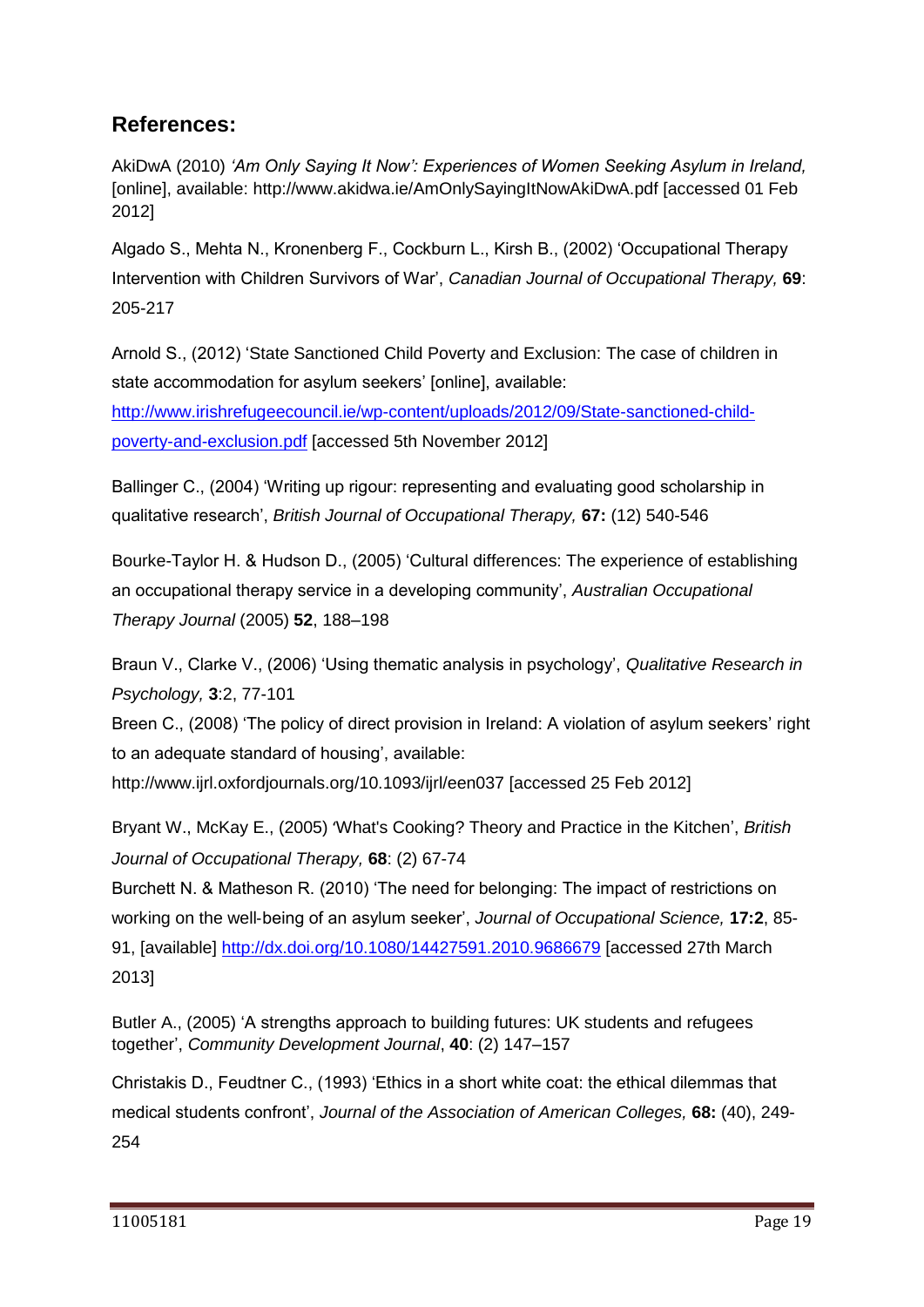Christie A., (2003) 'Unsettling the 'social' in social work: responses to asylum seeking children in Ireland', *Child and family Social Work,* 8, 223-231

Clouder L., Sellars J., (2004) 'Reflective practice and clinical supervision: an interprofessional perspective', *Journal of Advanced Nursing*, 46(3), 262–269

Ellis, C. & Bochner, A. (2000) 'Autoethnography, personal narrative, reflexivity: Research as subject' In N.K. Denzin & Y.S. Lincoln (Eds.), *Handbook of Qualitative Research* (2nd ed.) (pp. 733-748) Thousand Oaks, CA: Sage

Fanning B., Loyal S. and Staunton C., (2000) 'Asylum Seekers and the Right to Work in Ireland', Irish Refugee Council available: http://www.irishrefugeecouncil.ie/pub.html# pub2000 [accessed 10th March 2013]

Fanning B., Veale A. and O'Connor D., (2001) 'Beyond the Pale: Asylum-Seeking Children and Social Exclusion in Ireland', Irish Refugee Council, available: http://www.irishrefugeecouncil.ie/pub.html#pub2001 [accessed, 10th February 2012]

Flinn S., Kloos A., Teaford M., Clark K., Szucs K., (2009) 'Helping Hands for Healthy Living: A Collaborative Service Learning Project with Occupational and Physical Therapy Students', *Occupational Therapy in Health Care*, **23:** (2) 146-167

Foley-Nolan, C. Sheahan, A. and Cahill, D., (2002) 'A Better World Health-wise: A Health Needs Assessment of Immigrants in Cork and Kerry, Southern Health Board', available: http://www.lenus.ie/hse/handle/10147/43827 [accessed 3rd March 2012]

Guba E., Lincoln Y., (2005) *the Sage Handbook of Qualitative Research,* 3rd ed., Thousand Oaks: Sage

Hayano D., (1979) 'Auto-ethnography: Paradigms, problems, and prospects' *Human* Hoppes S., Hamilton T.B., & Robinson C., (2007) 'A Course in Auto-ethnography: Fostering Reflective Practitioners in Occupational Therapy', *Occupational Therapy in Health Care*, **21**: 133-143

Hoppes, S (2005b) 'Meanings and purposes of family caregiving: An autoethnography', *American Journal of Occupational Therapy,* **59(3),** 262-272

Hoppes, S. (2005a) 'When a child dies the world should stop spinning: An autoethnography exploring the impact of family loss on occupation', *American Journal of Occupational Therapy,* **59(1),** 78-87

Hunt P., (1981) 'Settling Accounts with the Parasite People', *Disability Challenge,* 2: 37-50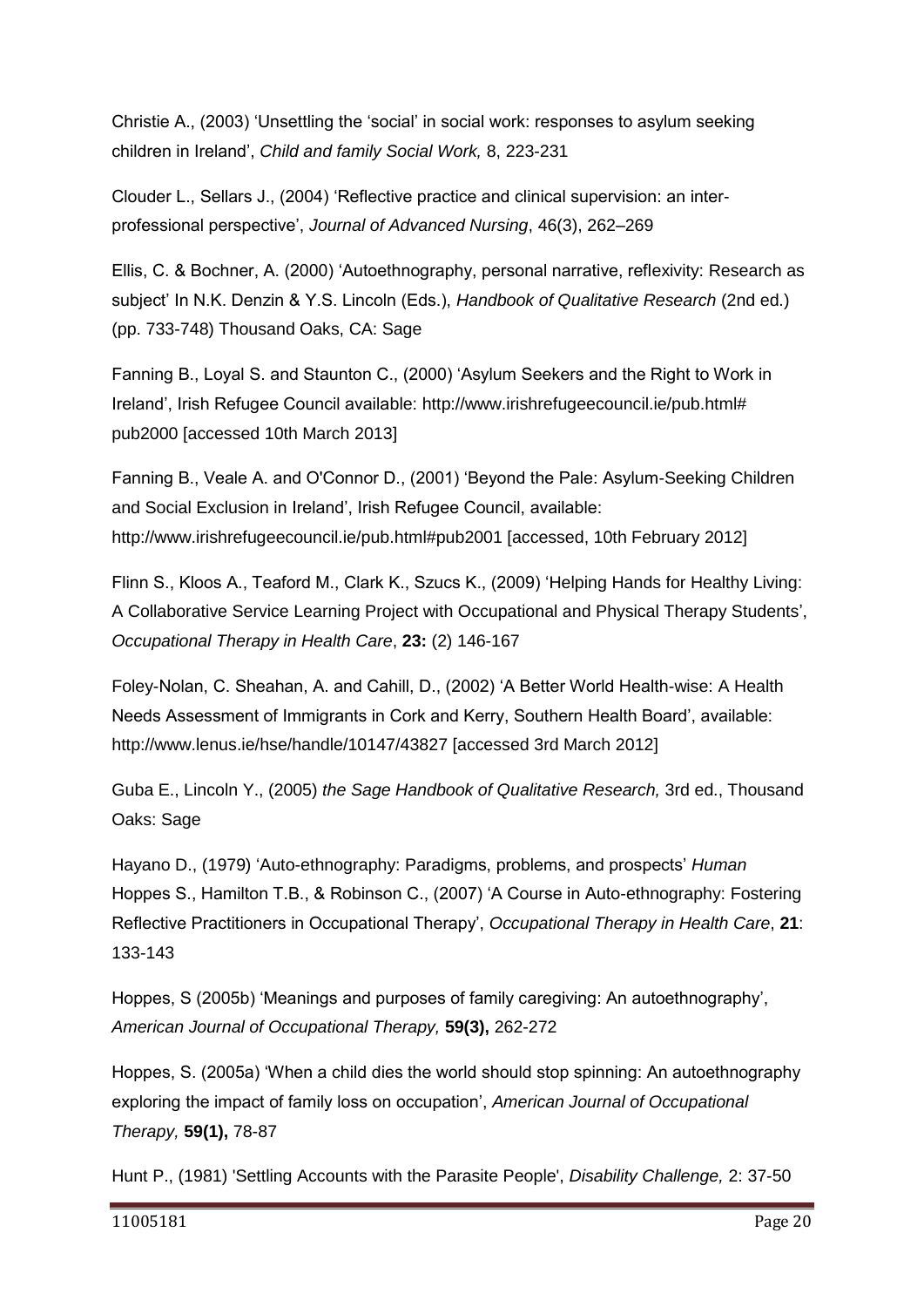Irish Refugee Council (2004) 'IRC meets with the European Commission Against Racism and Intolerance to highlight institutional racism within the Irish asylum process', available: http://www.irishrefugeecouncil.ie/news/irc-meets-with-the-european-commission-againstracism-and-intolerance-to-highlight-institutional-racism-within-the-irish-asylum-process/910 [accessed' 21 Nov 2012]

Iwama M., (2003) 'Toward culturally relevant epistemologies in occupational therapy', *American Journal of Occupational Therapy'*, **57:** 582–588

Iwama M., (2007) 'Embracing diversity: explaining cultural dimensions of our occupational therapeutic selves', *New Zealand Journal of Occupational Therapy,* **54:** (2) 18-25

Jackson J., Carlson M., Mendel D., Zemke R., Clark F., (1998), 'Occupation in Lifestyle Redesign: The Well Elderly Study Occupational Therapy Program', *American Journal of Occupational Therapy,* **52:** (5), 326-336

Johnson, M., (2003) 'Asylum seekers in dispersal healthcare issues', available: <http://www.homeoffice.gov.uk/rds/pdfs08/hosb1108.pdf> [accessed 21 March 2013]

Kinsella E., (2001) 'Reflections on Reflective Practice', *Canadian Journal of Occupational Therapy,* **68**: 195

Kuper A., Lingard L., Levinson W., (2008) 'Qualitative Research: Critically appraising qualitative research', *British Medical Journal,* **337:** 687-689

Law M., Steinwender S., Leclair L., (1998) 'Occupation, health and well-being', *Canadian Journal of Occupational Therapy*, 65(2), 81-91

Leaning, J. (2001) 'Ethics of research in refugee populations', *The Lancet*, 357(9266), 1432– 1433

Loyal, S. (2003) 'Welcome to the Celtic Tiger: racism, immigration and the state'. In: Coulter, C. & Coleman, S. (eds.), *The end of Irish history?* Manchester: Manchester University Press, 74-95

Luborsky, M. R. and Lysack, C. (2006) 'Overview of qualitative research' in Kielhofner. G. (ed.), *Research in Occupational Therapy Methods of Enquiry for Enhancing Practice*, FA Davis Company, Philadelphia, PA, US, 326-340

Manandhar M., Share M., Friel S., Walsh O. and Hardy F. (2006) 'Food nutrition and poverty among asylum-seekers in North-West Ireland, Combat Poverty Agency', available: http://www.combatpoverty.ie/publications/workingpapers/2006 [accessed 25th March 2013]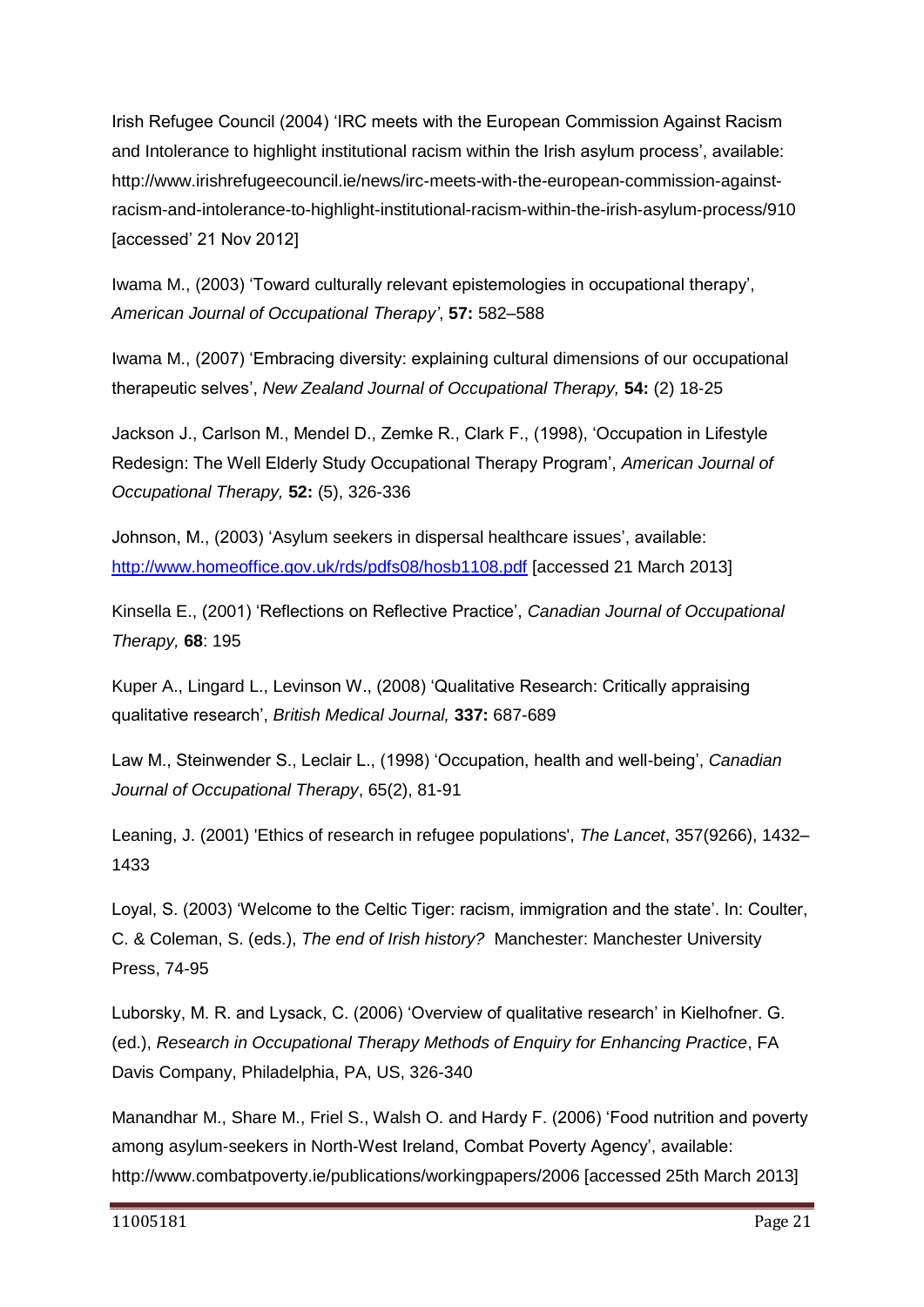McMahon J., Macfarlane A., Avalos G., Cantillon P., Murphy A., (2007) 'A survey of asylum seekers' general practice service utilisation and morbidity patterns', *Irish Medical Journal*, 100:5, 461-4

Munoz J., (2007) 'Culturally Responsive Caring in Occupational Therapy', *Occupational Therapy International,* **14(4):** 256–280

Neville-Jan, A (2003) 'Encounters in a world of pain: An autoethnography', *American Journal of Occupational Therapy,* **57(1),** 88-98

*Organization,* **38,** 113-120

Pieper H. O., Clerkin P., MacFarlane A., (2009) *The impact of direct provision accommodation for asylum seekers on organisation and delivery of local health and social care services,* case study, Galway: Health Service Executive

Reception and Integration Agency (2011) *Annual Report 2011,* Dublin: Reception and Integration Agency, Department of Justice and Equality 11005181 Page 41

Reilly C. (2010) 'Bearing culture in mind', *The Irish Times*, 5 Jan, available: http://www.irishtimes.com/newspaper/health/2010/0105/1224261657920.html [accessed 30 March 2012]

RIA (Reception and Integration Agency) (2003) *Coming to Ireland as an Asylum Seeker,*  available: http://www.ria.gov.ie/coming\_to\_ireland\_as\_an\_asylum\_seeker/ [accessed 29 November 2012]

RIA (Reception and Integration Agency) (2009) *Direct Provision Accommodation House rules & procedures*, available: http://www.ria.gov.ie/en/RIA/Pages/House\_Rules\_Pubs [accessed 12 November 2012]

Salmon, N. (2006) 'The waiting place: A caregiver's narrative', *Australian Occupational Therapy Journal,* **53(3)** 181-187

Sen A., (2000) Social Exclusion: Concept, Application, and Scrutiny, *Social Development Papers No. 1,* Manila, Philippines, Asian Development Bank

Shweder, R. A. (1991) *Thinking through cultures: Expeditions in cultural psychology*, Cambridge, MA: Harvard University Press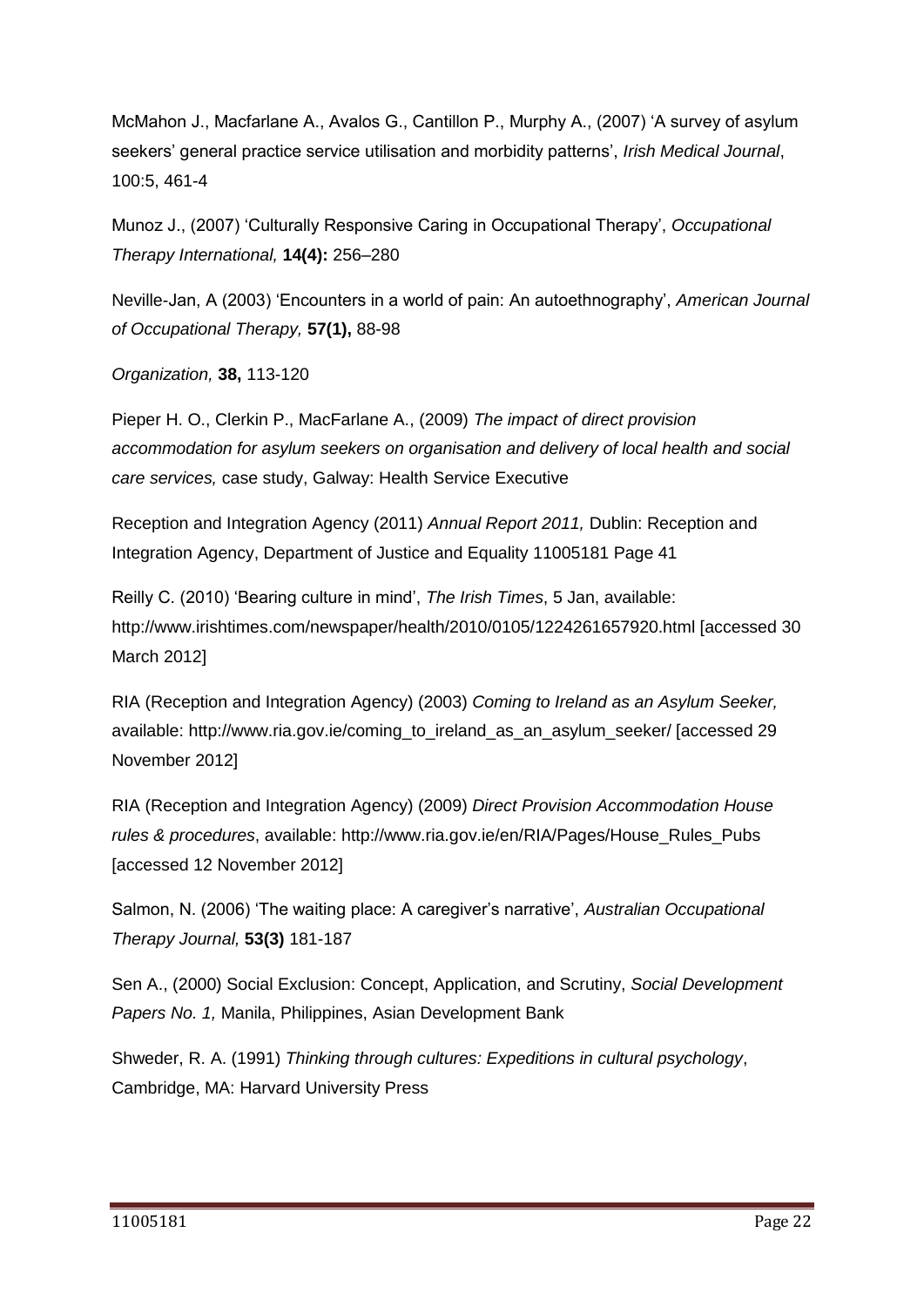Smith, H. C (2005) 'Feel the Fear and Do it Anyway: Meeting the Occupational Needs of Refugees and People Seeking Asylum', *The British Journal of Occupational Therapy*, 68(10), 474–476

Stewart, R. (2006) *The mental health promotion needs of asylum seekers and refugees: a qualitative study in direct provision centres and private accommodation in Galway City*, available: http://www.lenus.ie/hse/handle/10147/44902 [Accessed 3 April 2012]

Taylor J., (2008) 'An auto-ethnographic exploration of an occupation: Doing a PhD', *British Journal of Occupational Therapy,* **71:** (5) 176-184

Tervalon M., Murray-Garcia., (1998) 'Cultural humility versus cultural competence: a critical distinction in defining physician training outcomes in multicultural education', *British Journal of Occupational Therapy,* **9:** (2) 117-25

Thibeault, R. (2006) 'Globalisation, universities and the future of occupational therapy: Dispatches for the Majority World', *Australian Occupational Therapy Journal*, 53(3), 159–165

Townsend E. and Wilcock A., (2004) 'Occupational justice and client-centred practice: A dialogue in progress', *Canadian Journal of Occupational Therapy*, 71(2), 75–87

Tsoupas, J., (2011) 'Improving mental health and wellbeing in recently-arrived refugee families and children', PhD Thesis, Health Sciences, RMIT University, available: <http://researchbank.rmit.edu.au/view/rmit:160092> [accessed 24<sup>th</sup> March 2013]

United Nations High Commissioner for Refugees, (2005) '*Die Flüchtlingskonvention* (The Convention Refugee)', available: [www.unhcr.ch,](http://www.unhcr.ch/) [accessed 23 March 2012]

Warne K., Hoppes S., (2009) 'Lessons in Living and Dying from My First Patient: An Autoethnography', *Canadian Journal of Occupational Therapy,* **76:** 309

Watson, R (2004) 'New Horizons in Occupational Therapy' in Watson, R & Swartz, *Transformation through Occupation,* London: Whurr Publishers Ltd

Watson, R. M. (2006) 'Being before doing: The cultural identity (essence) of occupational therapy', *Australian Occupational Therapy Journal*, 53(3), 151-158

Whiteford G., Wilcock A., (2000) 'Cultural relativism: occupation and independence reconsidered', *Canadian Journal of Occupational Therapy,* **67:** (5) 324-36

Whiteford, G. (2000) 'Occupational Deprivation: global challenge in the new millenium', *British Journal of Occupational Therapy*, 63, 200-204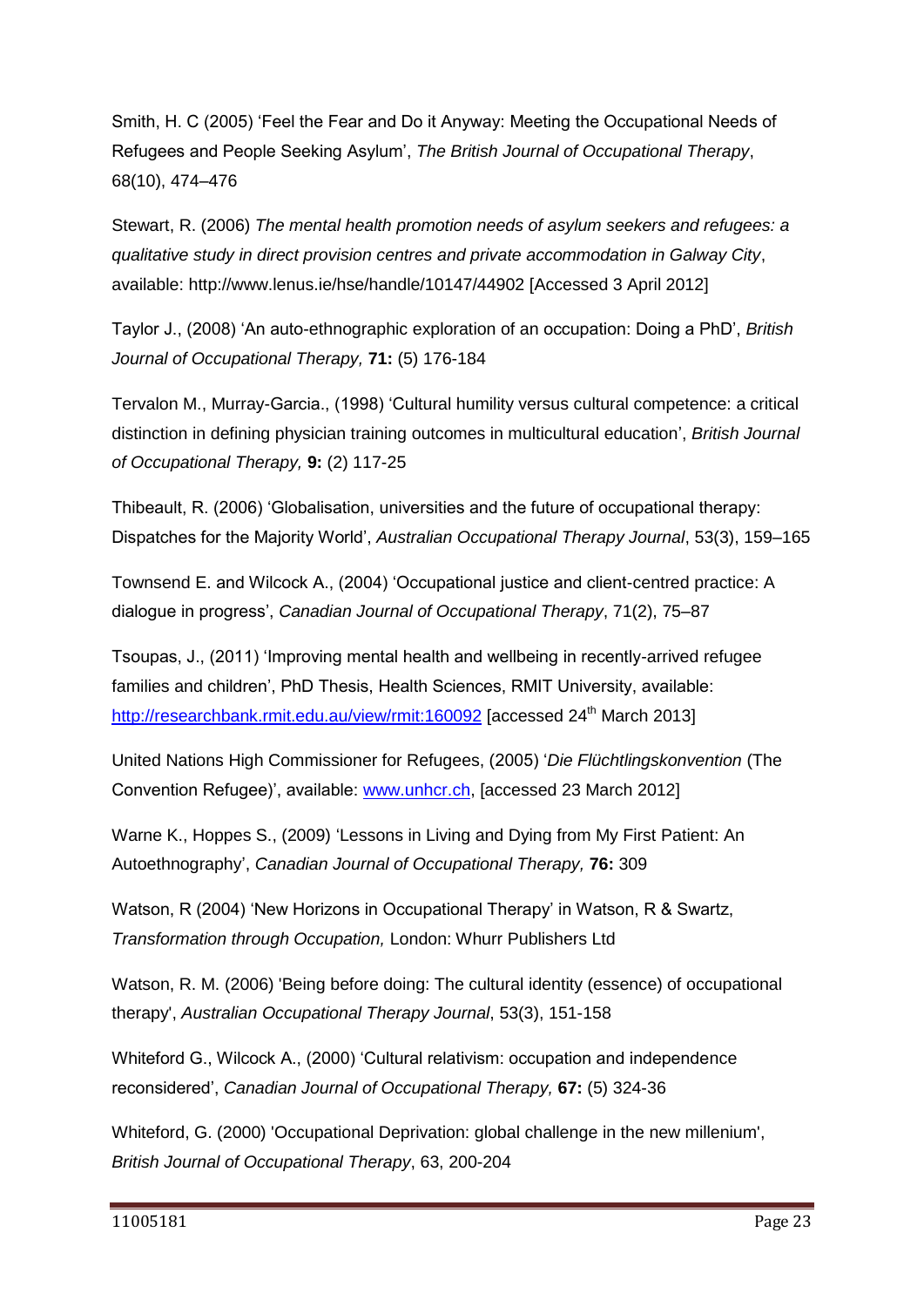Whiteford, G. (2004) 'Occupational Issues of Refugees', 3rd ed. In Molineux, M. (ed.), *Occupation for Occupational Therapists*, 183-198

Whiteford, G. (2005) 'Understanding the occupational deprivation of refugees: A case study from Kosovo', *Canadian Journal of Occupational Therapy*, 72(2), 78–88

Whiteford, G. and Wilcock, A. (2000) 'Cultural relativism: occupation and independence reconsidered', *Canadian Journal of Occupational Therapy*, 67(5), 324-336

Wilcock A.A, Chelin, M., Hall, M., Hamley, N., et al. (1997) 'The relationship between occupational balance and health: a pilot study', *Occupational Therapy International*, 4(1), 17- 30 11005181 Page 43

Wilcock, A. A. (2004). Occupational Science: The Study of Humans as Occupational Beings. In: Kramer, P., Hinojosa, J. & Royeen Brasic, C. (eds.), *Perspectives in Human Occupation: Participation in Life*, Philadelphia: Lippincot Williams and Wilkins, 156-180

Wilcock, A.A and Hocking, C. (2004) 'Occupation, Population Health and Policy Development', 3rd ed. In Molineux, M. (ed.), *Occupation for Occupational Therapists*, 219- 230

Wilson L., (2009), 'Auto-ethnography and Occupational Science', *Society for the Study of Occupation: USA,* Annual Research Conference, [available on] [http://commons.pacificu.edu/sso\\_conf/2009/09abstracts/54/](http://commons.pacificu.edu/sso_conf/2009/09abstracts/54/) [accessed 10/11/12]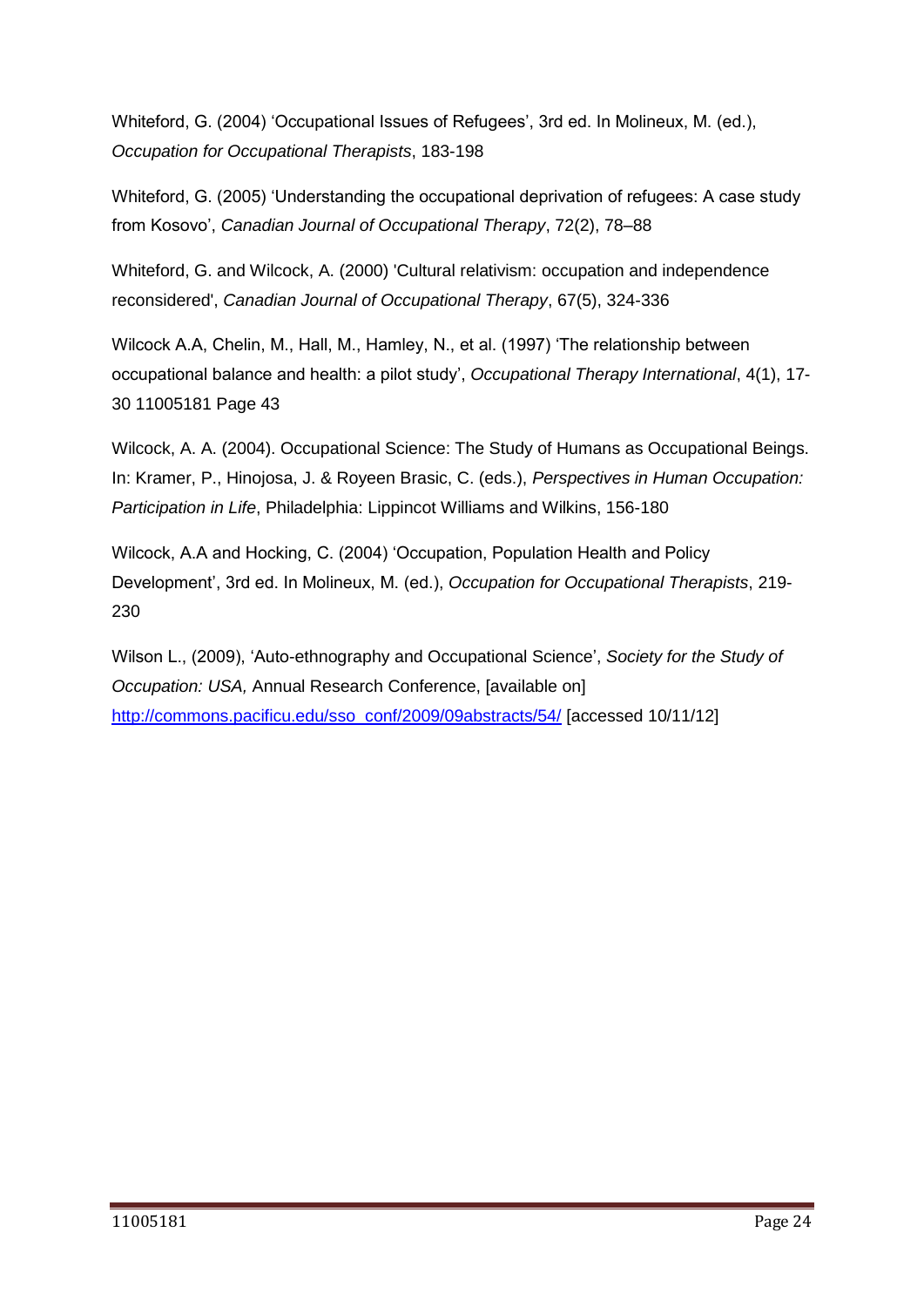## **Appendices**

#### **Appendix 1**

This is an information sheet for participants involved in the research project:

#### **To evaluate an Occupation Based Intervention with Asylum Seekers living in Direct Provision.**

This project will measure the outcomes of an occupation based intervention. You can participate in the programme without taking part in the evaluation of the programme.

The occupation based intervention will commence in a three week period from the 16<sup>th</sup> July – 3<sup>rd</sup> August. It will involve two three hour sessions per week.

Taking part in the study will include completing a set of brief assessments that focus on your health, well-being and participation. This will take 45-60 minutes during both the first and final weeks of the programme for a total time of 1.5 to 2 hours overall.

There are no risks associated with taking part in this study. Getting involved in this programme will not affect your benefits. All of the information you provide as part of the research study will be kept confidential at all times. However, because you will be involved in a group occupational therapy program anonymity is not possible. Your name or identifying information about you will not be reported in any publications arising from this research. There is no compensation or payment for taking part in the study.

There are no risks involved with participating in this study. Ethical approval is being sought for this research from the Faculty of Education and Health Science University of Limerick. Any information provided for this project will remain confidential. Names or any identifying features will not be included in the study or any further publications.

When the information is collected for the project a report will prepared analysing the findings from the research.

Thank you for your interest. If you would like to participate or learn more about this programme and the research study, please contact:

Marybeth Gallagher at: (061) 213077 or Marybeth.gallagher.ul.ie or

Leonie Kerins at: (061) 310328 or [l.kerins@dorasluimni.org.](mailto:l.kerins@dorasluimni.org)